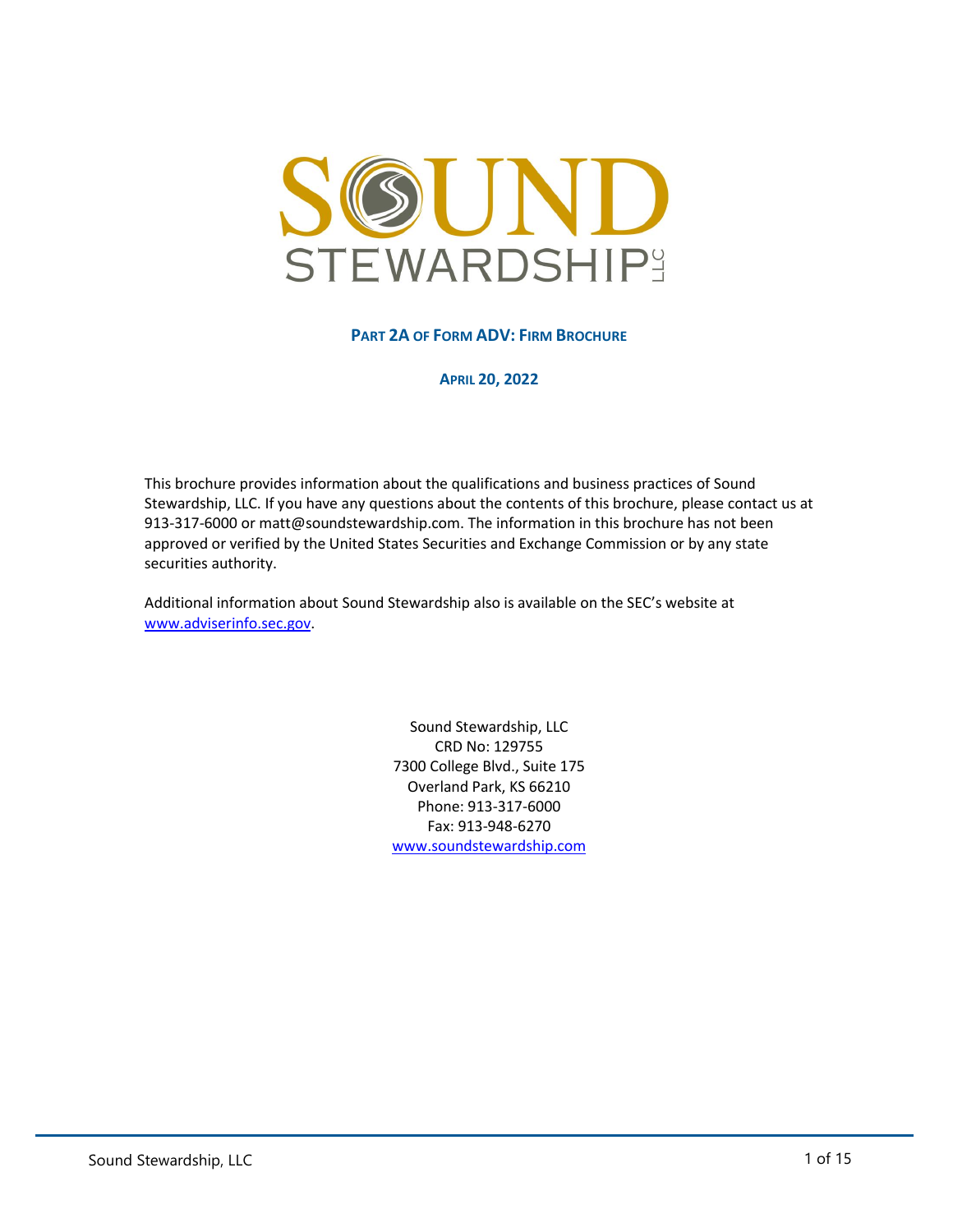# **ITEM 2 MATERIAL CHANGES**

There are no material changes to report since the filing of our last annual updating amendment to our Firm Brochure dated March 1, 2022.

<span id="page-1-1"></span><span id="page-1-0"></span>

| <b>ITEM3</b> | <b>TABLE OF CONTENTS</b>                                                              | <b>PAGE</b>    |
|--------------|---------------------------------------------------------------------------------------|----------------|
| Item 1       | Cover Page                                                                            | $\mathbf{1}$   |
| Item 2       | <b>Material Changes</b>                                                               | $\overline{2}$ |
| Item 3       | Table of Contents                                                                     | $\overline{2}$ |
| Item 4       | <b>Advisory Business</b>                                                              | 3              |
| Item 5       | Fees and Compensation                                                                 | 5              |
| Item 6       | Performance-Based Fees and Side-By-Side Management                                    | 8              |
| Item 7       | <b>Types of Clients</b>                                                               | 8              |
| Item 8       | Methods of Analysis, Investment Strategies and Risk of Loss                           | 8              |
| Item 9       | Disciplinary Information                                                              | 9              |
| Item 10      | Other Financial Industry Activities and Affiliations                                  | 9              |
| Item 11      | Code of Ethics, Participation or Interest in Client Transactions and Personal Trading | 9              |
| Item 12      | <b>Brokerage Practices</b>                                                            | 10             |
| Item 13      | <b>Review of Accounts</b>                                                             | 13             |
| Item 14      | Client Referrals and Other Compensation                                               | 14             |
| Item 15      | Custody                                                                               | 14             |
| Item 16      | <b>Investment Discretion</b>                                                          | 14             |
| Item 17      | <b>Voting Client Securities</b>                                                       | 15             |
| Item 18      | <b>Financial Information</b>                                                          | 15             |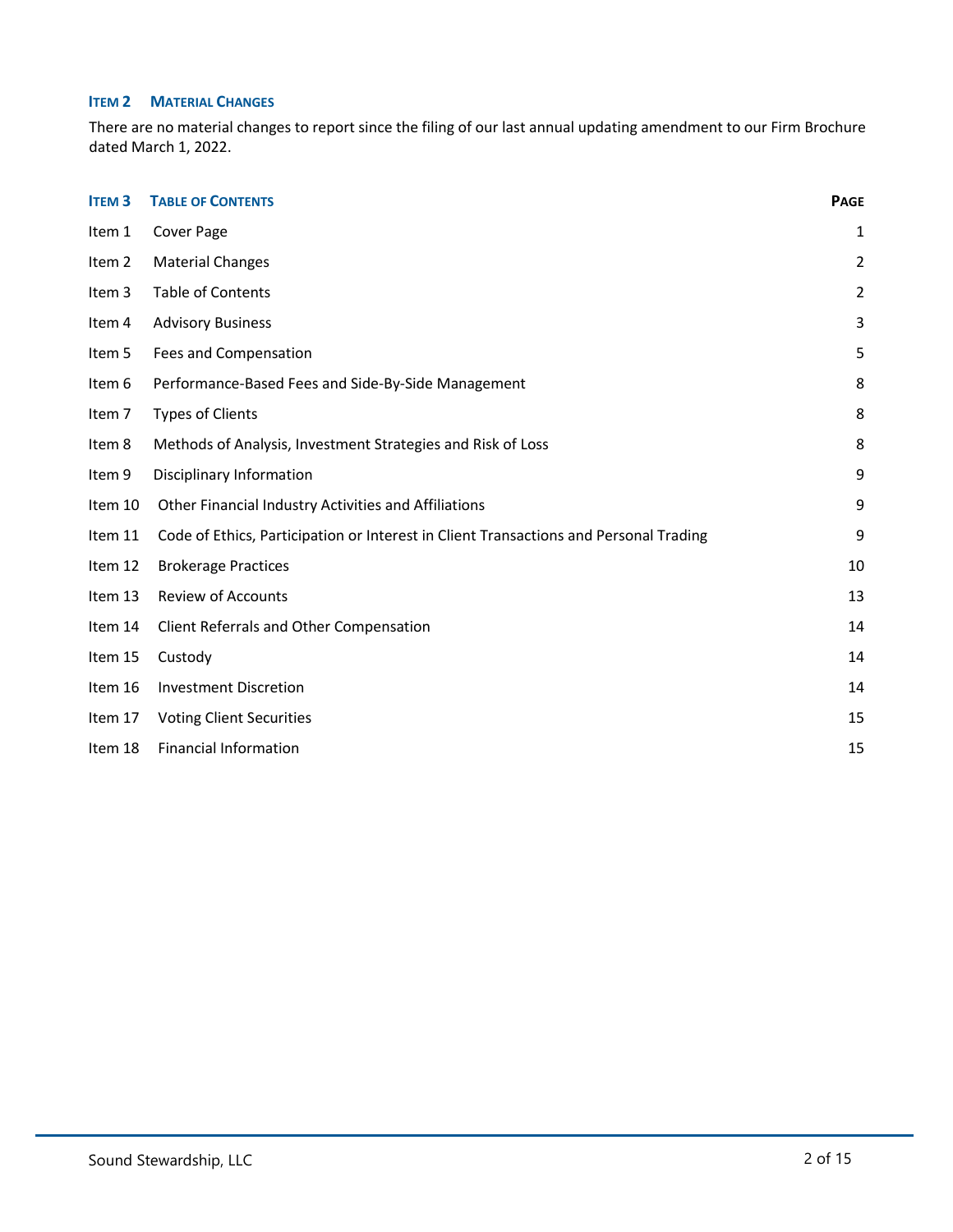# **ITEM 4 ADVISORY BUSINESS**

Sound Stewardship, LLC is an investment adviser registered with the United States Securities and Exchange Commission (SEC) whose principal place of business is in Kansas. Sound Stewardship began conducting business in 2004.

The firm is owned by Matthew Johnne Syverson and Jonathan David Harrison.

Sound Stewardship provides comprehensive consultations addressing your specific financial issues. Your adviser provides you with a detailed financial analysis and recommendations to guide you toward the achievement of your objectives. We offer 4 different service models: Annual Planning Relationship, Transition Planning Relationship, Hourly-As-Needed and Public Speaking.

## **ANNUAL PLANNING RELATIONSHIP (APR)**

Clients receive a written financial plan and ongoing support, executive summary follow-ups after each session, quarterly meetings with net worth updates, an annual review meeting, along with periodic updates on the economy and/or federal and state tax laws. In general, the financial plan can address any or all of the following areas:

- 1. Net Worth Inventory
- 2. Cash Flow and Emergency Reserves
- 3. Major Purchases and /or Liquidations
- 4. Tax Planning
- 5. Retirement Analysis
- 6. Investment Analysis
- 7. Education Planning
- 8. Insurance Planning
- 9. Estate Planning and Survivor Support
- 10. Charitable Gift Planning
- 11. Special Needs Planning
- 12. Credit Review and Identity Theft Considerations
- 13. Disaster Preparedness Considerations
- 14. Business Planning

#### **Our Life Planning Services include in-depth facilitation surrounding the following:**

- Your Life Purpose Statement
- Your Stewardship Philosophy

#### **Our Investment Management Service includes the following:**

Sound Stewardship provides wealth management services to Annual Planning Relationship clients on a **discretionary basis, with nondiscretionary management only by request.** The management service includes, among other things, providing advice regarding asset allocation and the selection of investments. Account management is guided by the stated objectives of the client (i.e., capital appreciation, income, growth and income or capital preservation).

For accounts managed on a **discretionary basis**, clients sign an agreement with our firm, giving us authorization to place trades, according to their Investment Policy Statement, without contacting the client prior to each trade. Clients may, at any time, impose reasonable restrictions on Sound Stewardship's discretionary authority in writing (i,e., restrict the sale/purchase of a specific security).

For accounts managed on a **non-discretionary basis**, we won't process transactions without seeking and receiving the client's authorization first.

We build customized portfolios **without commissions or third-party incentives** through our strategic partnerships with Fidelity Institutional Wealth Services, TD Ameritrade Institutional and Schwab Institutional Services. However, the client may use the custodian(s) of their choice, but may have limited-service capabilities and potentially higher custodial fees.

#### **What We Do For You:**

- **Create** a Suitable Mixture of Investments
- **Implement** the Portfolio According to Your Goals
- **Manage** the Portfolio Throughout Your Lifetime
- **Report** on Your Comprehensive Performance at TD Ameritrade, Schwab and Fidelity Institutional

#### **What Makes Sound Stewardship Unique?**

- **Minimize** underlying investment expenses using tax-efficient **Exchange Traded Funds**
- Each account is **professionally managed in-house**
- **Overlay** the portfolio allocation across multiple accounts
- Offer **Biblically Responsible** and **Socially Responsible** portfolios
- Identify and track your **cost basis** and **contribution basis**

We gather required information through in-depth personal interviews. Information gathered includes the client's current financial status, tax status, future goals, returns objectives and attitudes towards risk. We carefully review documents supplied by the client, including a questionnaire completed by the client, and prepare a written report. Should the client choose to implement the recommendations contained in the plan, we suggest the client work closely with his/her attorney, accountant, insurance agent, and/or stockbroker. Implementation of financial plan recommendations is entirely at the client's discretion. We provide general non-securities advice on topics that may include tax planning, cash flow planning, estate planning and business planning.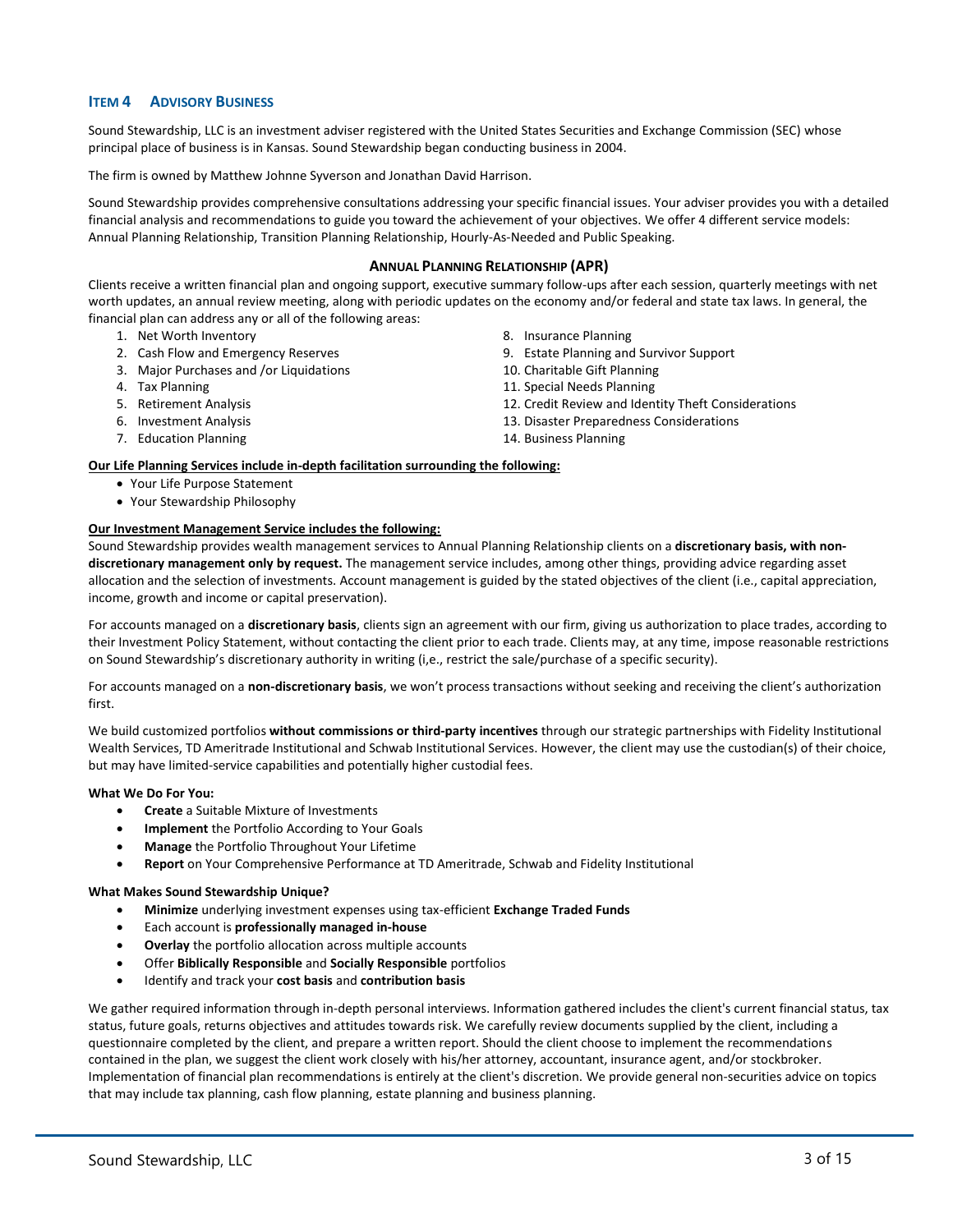# **ITEM 4 ADVISORY BUSINESS (CONTINUED)**

Within the scope of our business, we have the possibility of providing recommendations and implementation in the following investment areas:

- Exchange-listed securities
- Exchange Traded Funds
- Securities traded over-the-counter
- Foreign issuers
- Certificates of deposit
- Municipal securities
- Variable life insurance
- Variable annuities
- Mutual fund shares
- United States governmental securities
- Options contracts on securities
- Interests in partnerships investing in leasing or real estate
- Interests in partnerships investing in oil and gas interests
- REITs (real estate investment trusts)
- Direct ownership and private placements
- 529 plans
- Tax credit programs involving low income housing
- Employer based stock option programs (ISOs and NQSOs).

When we provide investment advice to you regarding your retirement plan account or individual retirement account, we are fiduciaries within the meaning of Title I of the Employee Retirement Income Security Act of 1974, as amended ("ERISA") and/or the Internal Revenue Code (the "Code"), as applicable, which are laws governing retirement accounts. The way we make money may create some conflicts with your interests, so we operate under a special rule that requires us to act in your best interest and not put our interest ahead of yours.

Under this special rule's provisions, we will:

- Meet a professional standard of care when making investment recommendations (give prudent advice);
- Never put our financial interests ahead of yours when making recommendations (give loyal advice);
- Avoid misleading statements about conflicts of interest, fees, and investments;
- Follow policies and procedures designed to ensure that we give advice that is in your best interest;
- Charge no more than is reasonable for our services; and
- Give you basic information about conflicts of interest.

When providing recommendations to retirement plan accounts involving rollover considerations, there are generally four options regarding an existing retirement plan account. An employee may use a combination of those options, such as; (i) leave the funds in the former employer's plan, if permitted, (ii) roll over the funds to a new employer's plan, if one is available and rollovers are permitted, (iii) roll over to an Individual Retirement Account ("IRA"), or (iv) cash out the account value (which could, depending upon the individual's age, result in adverse tax consequences). If your designated IAR recommends that you rollover your retirement plan assets into an account to be managed by our firm, such recommendation creates a conflict of interest insofar as this might increase your net worth, thereby increasing your annual advisory fee.

Typically, the financial plan is presented to the client within six months of the contract date, provided that all information needed to prepare the financial plan has been promptly provided.

Financial Planning recommendations are not limited to any specific product or service offered by a broker-dealer or insurance company. All recommendations are of a generic nature.

# **TRANSITION PLANNING RELATIONSHIP (TPR)**

Sound Stewardship provides a Transition Planning Relationship (TPR) for existing Clients and their relatives, as well as family or friends of our existing employees, whose net wealth is under \$500,000. The TPR provides similar services as described under our Annual Planning Relationship, except the Client is offered semi-annual meetings with their advisor instead of quarterly meetings.

#### **HOURLY-AS-NEEDED SERVICE**

Sound Stewardship provides limited financial consultation and/or implementation services to Client(s) on an hourly basis to address a variety of financial topics. Specific recommendations are provided after each meeting via email. The Client(s) are responsible for initiating meetings with the firm as they need assistance.

Recommendations are not limited to any specific product or service offered by a broker-dealer or insurance company. All recommendations are of a generic nature.

#### **PUBLIC SPEAKING**

Sound Stewardship provides educational seminars and public speaking engagements on an hourly basis to address the financial topics of choice for the presenting sponsor.

## **EVALUATION AND MONITORING OF THIRD-PARTY MONEY MANAGERS**

We also offer advisory services to our clients through our evaluation and monitoring of Third-Party Money Managers.

Our firm provides the client with an asset allocation strategy developed through personal discussions in which goals and objectives based on the client's particular circumstances are established. This asset allocation strategy is drafted into a written financial plan.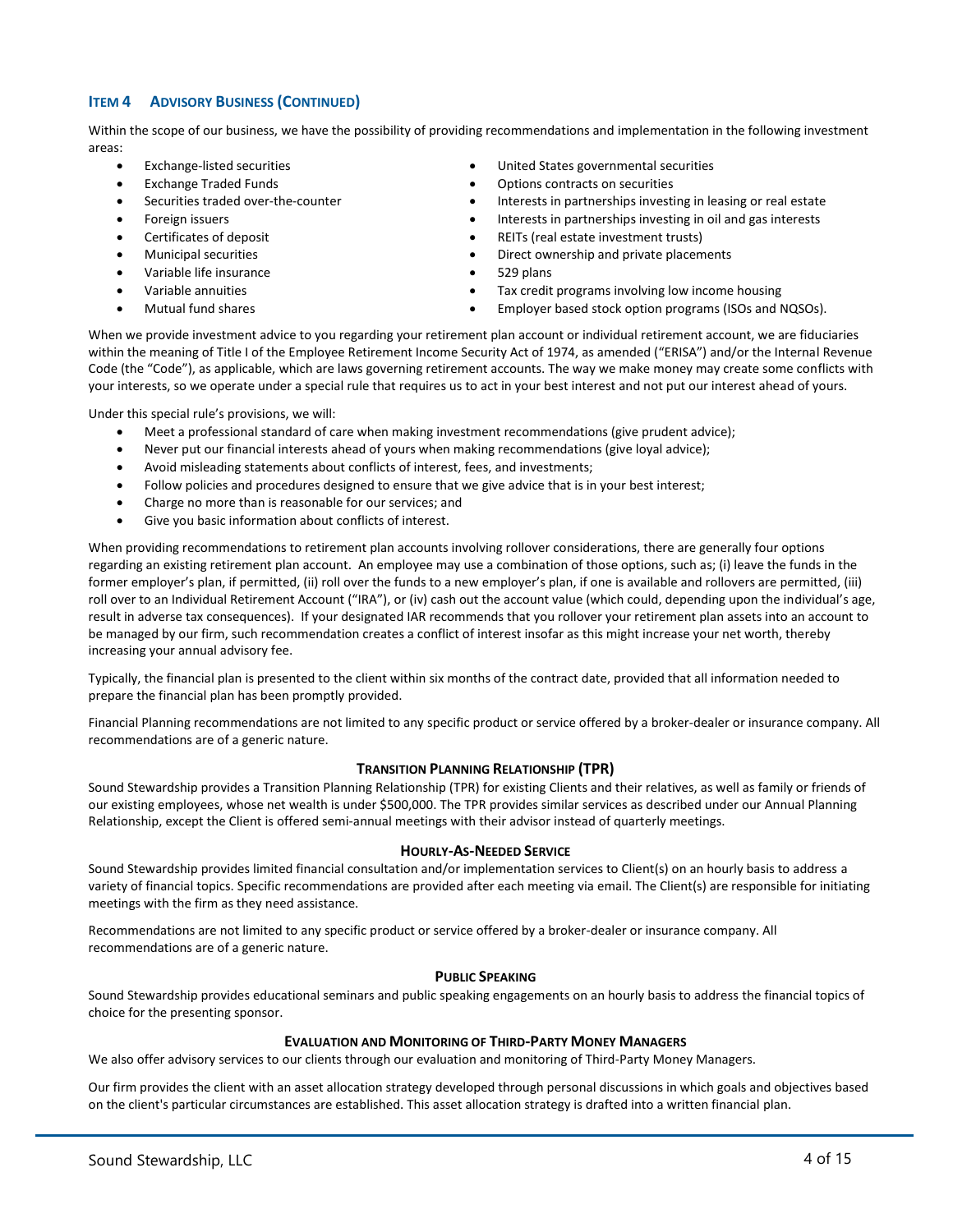# **ITEM 4 ADVISORY BUSINESS (CONTINUED)**

Based on the client's individual circumstances and needs we will then perform management searches of various unaffiliated registered investment advisers to identify which registered investment adviser's portfolio management style is appropriate for that client. Factors considered in making this determination include account size, risk tolerance, the opinion of each client and the investment philosophy of the selected registered investment adviser. Clients should refer to the selected registered investment adviser's Firm Brochure or other disclosure document for a full description of the services offered. We are available to meet with clients on a regular basis, or as determined by the client, to review the account.

Once the client has selected the appropriate manager(s), we provide that manager with the client's written financial plan. We then monitor the performance of the selected manager(s). If we determine that a particular selected manager is not providing sufficient management services to the client, or is not managing the client's portfolio in a manner consistent with the client's objectives, we may suggest that the client contract with a different registered investment adviser and/or program sponsor. Under this scenario, our firm assists the client in selecting a new registered investment adviser and/or program. However, any move to a new registered investment adviser and/or program is solely at the discretion of the client.

#### **AMOUNT OF MANAGED ASSETS**

As of January 31, 2022, we were actively managing approximately \$205,204,876 of clients' assets, \$170,759,265 on a discretionary basis and \$34,445,611 on a non-discretionary basis.

## <span id="page-4-0"></span>**ITEM 5 FEES AND COMPENSATION**

Sound Stewardship is a fee-only Financial Planning and Wealth Management firm and is solely compensated by fees paid directly by the client. We do not receive any commissions or third-party incentives from recommendations made to clients. The specific manner in which fees are charged by Sound Stewardship is established in each client's written agreement. Certain existing clients are grandfathered into previous service arrangements and fee schedules.

Clients may elect to pay Sound Stewardship fees directly (i.e., check, credit card, etc.) and/or have them debited from their custodial accounts at Fidelity, TD Ameritrade and/or Schwab.

#### **ANNUAL PLANNING RELATIONSHIP FEES**

Sound Stewardship charges a Simplified Fee for Annual Planning Relationship services. The Simplified Fee is determined based on the net wealth of each client. **Net wealth** is calculated as all assets owned by the client, minus liabilities owed by the client, plus assets that have been transferred into an irrevocable trust or similar arrangement. All fees are agreed upon prior to entering into a contract with any client. *Subsequent year renewal fees are subject to change on an annual basis.* 

Multiple households can be billed on a combined net worth, if the appropriate legal arrangements are in place for one party to serve on behalf of another for sharing financial information and management responsibilities. (e.g., adult children serving as powers of attorney for their elderly parents.) When possible, each party will still execute their own Annual Planning Relationship agreement with the Firm.

| <b>2022 Simplified Fee Matrix</b> |                 |                |  |               |                 |                |  |                   |              |                    |
|-----------------------------------|-----------------|----------------|--|---------------|-----------------|----------------|--|-------------------|--------------|--------------------|
| <b>Net Wealth</b>                 | 1st Year<br>Fee | Renewal<br>Fee |  | Net<br>Wealth | 1st Year<br>Fee | Renewal<br>Fee |  | <b>Net Wealth</b> | 1st Year Fee | <b>Renewal Fee</b> |
| Up to \$799,999                   | \$8,000         | \$5,000        |  | \$2,200,000   | \$15,460        | \$13,620       |  | \$3,600,000       | \$21,960     | \$19,380           |
| \$800,000 to<br>\$999,999         | \$8,000         | \$6,000        |  | \$2,300,000   | \$16,040        | \$14,130       |  | \$3,700,000       | \$22,270     | \$19,660           |
| \$1,000,000                       | \$8,500         | \$7,500        |  | \$2,400,000   | \$16,620        | \$14,640       |  | \$3,800,000       | \$22,580     | \$19,940           |
| \$1,100,000                       | \$9,080         | \$8,010        |  | \$2,500,000   | \$17,200        | \$15,150       |  | \$3,900,000       | \$22,890     | \$20,220           |
| \$1,200,000                       | \$9,660         | \$8,520        |  | \$2,600,000   | \$17,780        | \$15,660       |  | \$4,000,000       | \$23,200     | \$20,500           |
| \$1,300,000                       | \$10,240        | \$9,030        |  | \$2,700,000   | \$18,360        | \$16,170       |  | \$4,100,000       | \$23,510     | \$20,780           |
| \$1,400,000                       | \$10,820        | \$9,540        |  | \$2,800,000   | \$18,940        | \$16,680       |  | \$4,200,000       | \$23,820     | \$21,060           |
| \$1,500,000                       | \$11,400        | \$10,050       |  | \$2,900,000   | \$19,520        | \$17,190       |  | \$4,300,000       | \$24,130     | \$21,340           |
| \$1,600,000                       | \$11,980        | \$10,560       |  | \$3,000,000   | \$20,100        | \$17,700       |  | \$4,400,000       | \$24,440     | \$21,620           |
| \$1,700,000                       | \$12,560        | \$11,070       |  | \$3,100,000   | \$20,410        | \$17,980       |  | \$4,500,000       | \$24,750     | \$21,900           |
| \$1,800,000                       | \$13,140        | \$11,580       |  | \$3,200,000   | \$20,720        | \$18,260       |  | \$4,600,000       | \$25,060     | \$22,180           |
| \$1,900,000                       | \$13,720        | \$12,090       |  | \$3,300,000   | \$21,030        | \$18,540       |  | \$4,700,000       | \$25,370     | \$22,460           |
| \$2,000,000                       | \$14,300        | \$12,600       |  | \$3,400,000   | \$21,340        | \$18,820       |  | \$4,800,000       | \$25,680     | \$22,740           |
| \$2,100,000                       | \$14,880        | \$13,110       |  | \$3,500,000   | \$21,650        | \$19,100       |  | \$4,900,000       | \$25,990     | \$23,020           |

**2022 Simplified Fee Matrix**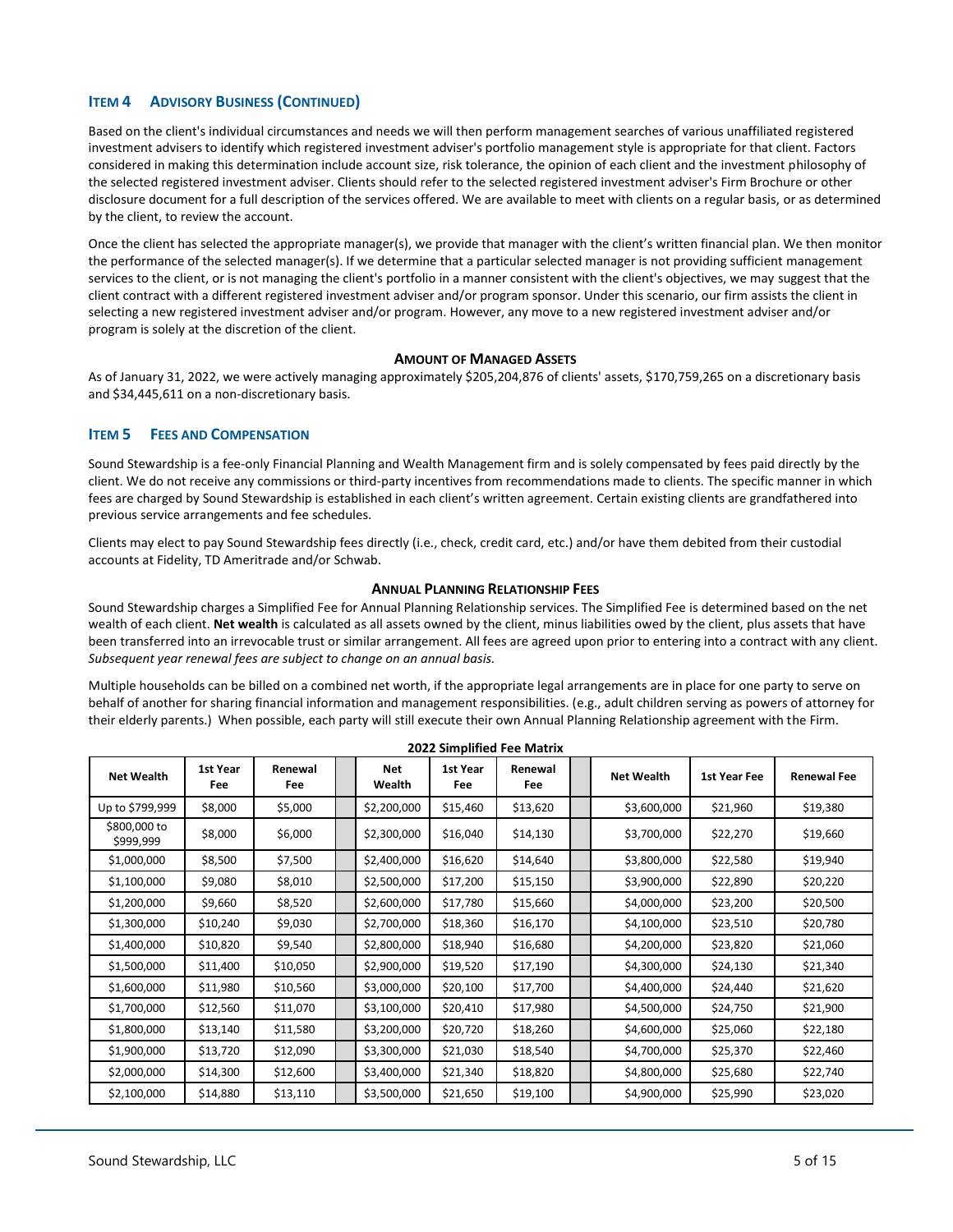| <b>Net Wealth</b> | 1st Year<br>Fee | Renewal<br>Fee | <b>Net Wealth</b> | 1st Year<br>Fee | Renewal<br>Fee | <b>Net Wealth</b> | <b>1st Year Fee</b>       | <b>Renewal Fee</b>           |
|-------------------|-----------------|----------------|-------------------|-----------------|----------------|-------------------|---------------------------|------------------------------|
| \$5,000,000       | \$26,300        | \$23,300       | \$9,000,000       | \$36,700        | \$33,700       | \$22,000,000      | \$64,500                  | \$61,500                     |
| \$5,250,000       | \$26,950        | \$23,950       | \$9,250,000       | \$37,350        | \$34,350       | \$23,000,000      | \$66,600                  | \$63,600                     |
| \$5,500,000       | \$27,600        | \$24,600       | \$9,500,000       | \$38,000        | \$35,000       | \$24,000,000      | \$68,700                  | \$65,700                     |
| \$5,750,000       | \$28,250        | \$25,250       | \$9,750,000       | \$38,650        | \$35,650       | \$25,000,000      | \$70,800                  | \$67,800                     |
| \$6,000,000       | \$28,900        | \$25,900       | \$10,000,000      | \$39,300        | \$36,300       | \$30,000,000      | \$81,300                  | \$78,300                     |
| \$6,250,000       | \$29,550        | \$26,550       | \$11,000,000      | \$41,400        | \$38,400       | \$35,000,000      | \$91,800                  | \$88,800                     |
| \$6,500,000       | \$30,200        | \$27,200       | \$12,000,000      | \$43,500        | \$40,500       | \$40,000,000      | \$102,300                 | \$99,300                     |
| \$6,750,000       | \$30,850        | \$27,850       | \$13,000,000      | \$45,600        | \$42,600       | \$45,000,000      | \$112,800                 | \$109,800                    |
| \$7,000,000       | \$31,500        | \$28,500       | \$14,000,000      | \$47,700        | \$44,700       | \$50,000,000      | \$123,300                 | \$120,300                    |
| \$7,250,000       | \$32,150        | \$29,150       | \$15,000,000      | \$49,800        | \$46,800       | \$60,000,000      | \$144,300                 | \$141,300                    |
| \$7,500,000       | \$32,800        | \$29,800       | \$16,000,000      | \$51,900        | \$48,900       | \$70,000,000      | \$165,300                 | \$162,300                    |
| \$7,750,000       | \$33,450        | \$30,450       | \$17,000,000      | \$54,000        | \$51,000       | \$80,000,000      | \$186,300                 | \$183,300                    |
| \$8,000,000       | \$34,100        | \$31,100       | \$18,000,000      | \$56,100        | \$53,100       | \$90,000,000      | \$207,300                 | \$204,300                    |
| \$8,250,000       | \$34,750        | \$31,750       | \$19,000,000      | \$58,200        | \$55,200       | \$100,000,000     | \$228,300                 | \$225,300                    |
| \$8,500,000       | \$35,400        | \$32,400       | \$20,000,000      | \$60,300        | \$57,300       |                   | $$228,300 +$              | $$225,300 +$                 |
| \$8,750,000       | \$36,050        | \$33,050       | \$21,000,000      | \$62,400        | \$59,400       | $>$ \$100,000,000 | 0.21% of NW<br>$>$ \$100M | $0.17\%$ of NW $>$<br>\$100M |

# **ITEM 5 FEES AND COMPENSATION (CONTINUED)**

*\*Business Owners with a controlling interest in their business and a net worth below \$1,000,000 will be subject to a* higher minimum fee of \$8,500 in the first year and \$7,500 in subsequent years.

#### **First Year Simplified Fee for APR Client(s)**

In the first year of service, an APR Client(s) agrees to pay one-half of the estimated fee upon execution of the Agreement. Within 90 days of executing the Agreement, Client(s) agree to pay 50% of the remaining fee, based upon the estimated net wealth. A final payment for the remaining balance will be made within 180 days of executing the Agreement, based on your finalized net wealth.

#### **Subsequent Year Simplified Fee for APR Client(s)**

Upon renewing the APR for a subsequent year of service, the Client(s) agrees to pay the fee in 4 equal payments on a quarterly basis, according to their renewal month, based on their net wealth at that time.

## **TRANSITION PLANNING RELATIONSHIP FEE**

Sound Stewardship provides a Transition Planning Relationship (TPR) for existing Clients and their relatives, as well as family or friends of our existing employees, whose net wealth is under \$500,000. The flat fee for the first year of TPR services is \$3,500. The flat fee for renewing TPR services for a subsequent year is \$2,500. The Client(s) agrees to pay the fee in 2 equal payments on a semi-annual basis, according to their initial/renewal month.

#### **HOURLY-AS-NEEDED SERVICE FEE**

Sound Stewardship occasionally offers Hourly-As-Needed services to clients upon request. The minimum initial fee of \$500 for 2-hours of planning is due upon executing the Agreement. Additional hourly fees will be incurred for exceeding the time of the package selected and will be due within 20 days of receiving an invoice from Sound Stewardship.

If client chooses to upgrade their Hourly-As-Needed service to an Annual Planning Relationship within 90 days of executing the Agreement, Sound Stewardship will apply their previously paid Hourly as Needed service fee toward the estimated fee of an Annual Planning Relationship arrangement with a start date of the most recent Hourly-As-Needed service agreement.

It is anticipated that the financial plan(s) produced under the terms of the Agreement will be delivered within six months or sooner of the date of the Agreement. Under no circumstances will Sound Stewardship earn fees in excess of \$500 more than six months in advance of services rendered.

- Hourly Rate = \$250/hour
- 2-Hour Initial Minimum = \$500 (due upon engagement)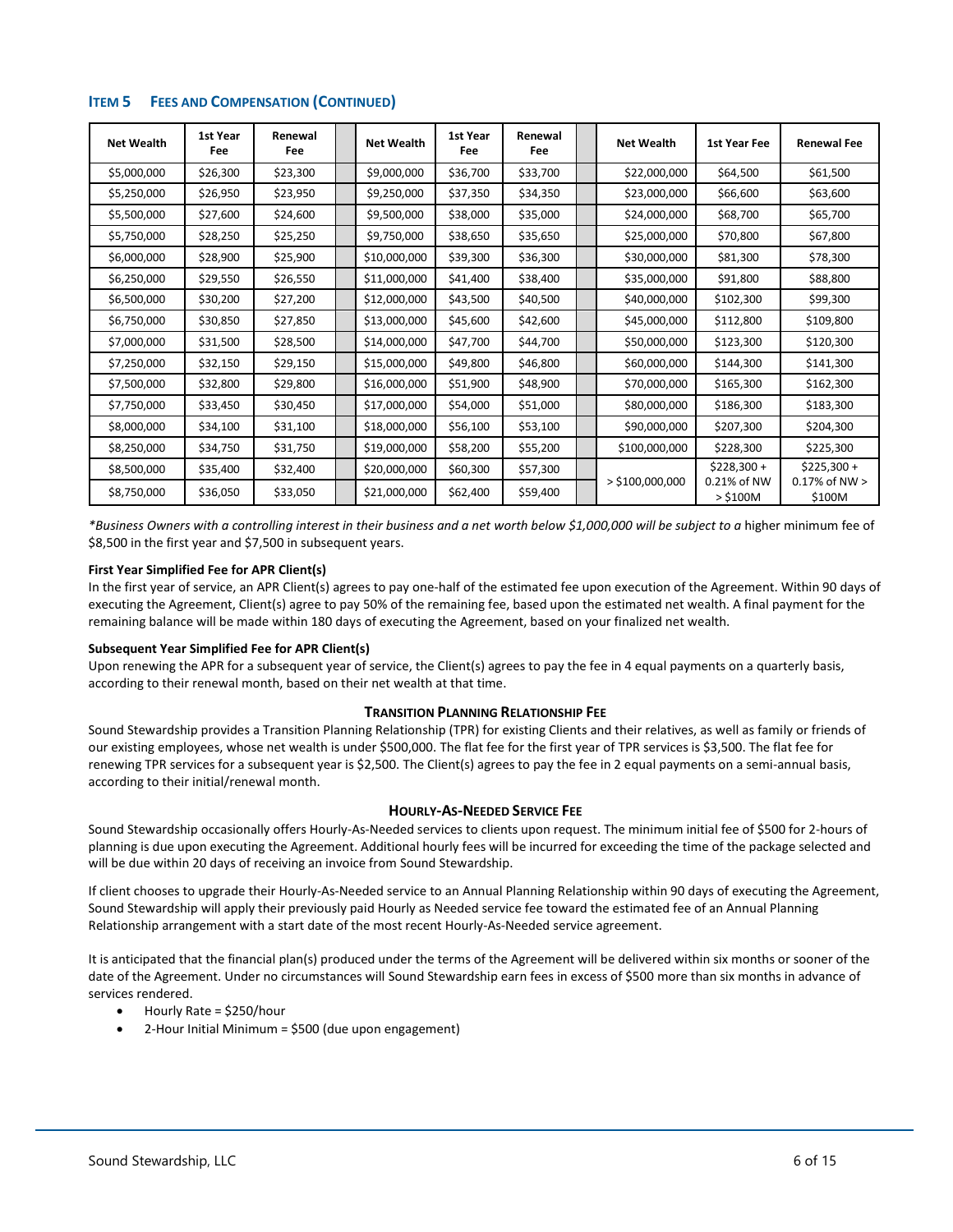# **ITEM 5 FEES AND COMPENSATION (CONTINUED)**

- 6-Hour Maximum during any 12-month period with invoicing following delivery of advice
	- o A complimentary data gathering session is included in the initial consultation, up to the first 90 minutes of discussion time.
	- o Specific investment recommendations will most likely revolve around the use of a "Fund of Funds" or "Balanced Funds". Workplace retirement plans with pre-selected fund options can have a customized allocation.
	- For clients with investable assets under \$250,000, we can help you process investment transactions in the live meetings with one of our Firm's representatives.

#### **THIRD-PARTY MONEY MANAGER FEES**

Third Party Money Manager's fees are paid to the independent adviser selected by the client for Wealth Management Services. Sound Stewardship does not charge additional assets under management fee for any of these arrangements.

Clients are provided with a separate disclosure document describing the fee paid to such independent registered investment advisers. The total asset management fee is disclosed in the independent investment adviser's Firm Brochure or other disclosure document.

#### **PUBLIC SPEAKING FEES**

Adviser may conduct group educational workshops and other public speaking engagements on financial planning topics. Typically, adviser imposes a fee for these or other educational workshops at a rate of \$2,500 per day plus expenses (8 hours) or \$750 plus expenses for up to 3 hours.

#### **GENERAL INFORMATION**

*Termination of the Advisory Relationship*: Either party may terminate the Agreement at any time with written notice to the other. If this Agreement is terminated all fees due at time of termination will be due and payable by you immediately. Adviser will refund any unearned, prepaid fees within thirty days of written request from the Client. Should the Client wish to terminate the Agreement within 5 business days after signing, no penalty will be assessed and all fees will be refunded promptly.

*Mutual Fund Fees*: All fees paid to Sound Stewardship for financial planning and investment advisory services are separate and distinct from the fees and expenses charged by mutual funds and/or ETFs to their shareholders. These fees and expenses are described in each fund's prospectus. These fees will generally include a management fee, other fund expenses, and a possible distribution fee. If the fund also imposes sales charges, a client may pay an initial or deferred sales charge. A client could invest in a mutual fund directly, without our services. In that case, the client would not receive the services provided by our firm which are designed, among other things, to assist the client in determining which mutual fund or funds are most appropriate to each client's financial condition and objectives. Accordingly, the client should review both the fees charged by the funds and our fees to fully understand the total amount of fees to be paid by the client and to thereby evaluate the advisory services being provided.

*Separately Managed Account Fees*: Typically, clients participating in separately managed account programs are charged various program fees in addition to the advisory fee charged by our firm. Such fees may include the investment advisory fees of the independent advisers, which may be charged as part of a wrap fee arrangement. In a wrap fee arrangement, clients pay a single fee for advisory, brokerage and custodial services. Client's portfolio transactions typically are executed without commission charge in a wrap fee arrangement.

In evaluating such an arrangement, the client should also consider that, depending upon the level of the wrap fee charged by the brokerdealer, the amount of portfolio activity in the client's account, and other factors, the wrap fee may or may not exceed the aggregate cost of such services if they were to be provided separately. We will review with clients any separate program fees that are charged to clients.

*Additional Fees and Expenses*: In addition to our advisory fees, clients are also responsible for the fees and expenses charged by custodians and imposed by broker-dealers, including, but not limited to, any transaction charges imposed by a broker-dealer with which an independent investment manager effects transactions for the client's account(s). Please refer to the "Brokerage Practices" section (Item 12) of this Form ADV for additional information.

*Grandfathering of Minimum Account Requirements*: Pre-existing advisory clients are subject to Sound Stewardship's minimum account requirements and advisory fees in effect at the time the client entered into the advisory relationship. Therefore, our firm's minimum account requirements will differ among clients.

*ERISA Accounts*: Sound Stewardship is deemed to be a fiduciary to advisory clients that are employee benefit plans or individual retirement accounts (IRAs) pursuant to the Employee Retirement Income and Securities Act ("ERISA"), and regulations under the Internal Revenue Code of 1986 (the "Code"), respectively. As such, our firm is subject to specific duties and obligations under ERISA and the Internal Revenue Code that include among other things, restrictions concerning certain forms of compensation.

To avoid engaging in prohibited transactions, Sound Stewardship solely charges fees for investment advice about products for which our firm and/or our related persons do not receive any commissions or 12b-1 fees, or conversely, investment advice about products for which our firm and/or our related persons receive commissions or 12b-1 fees, however, only when such fees are used to offset Sound Stewardship's advisory fees.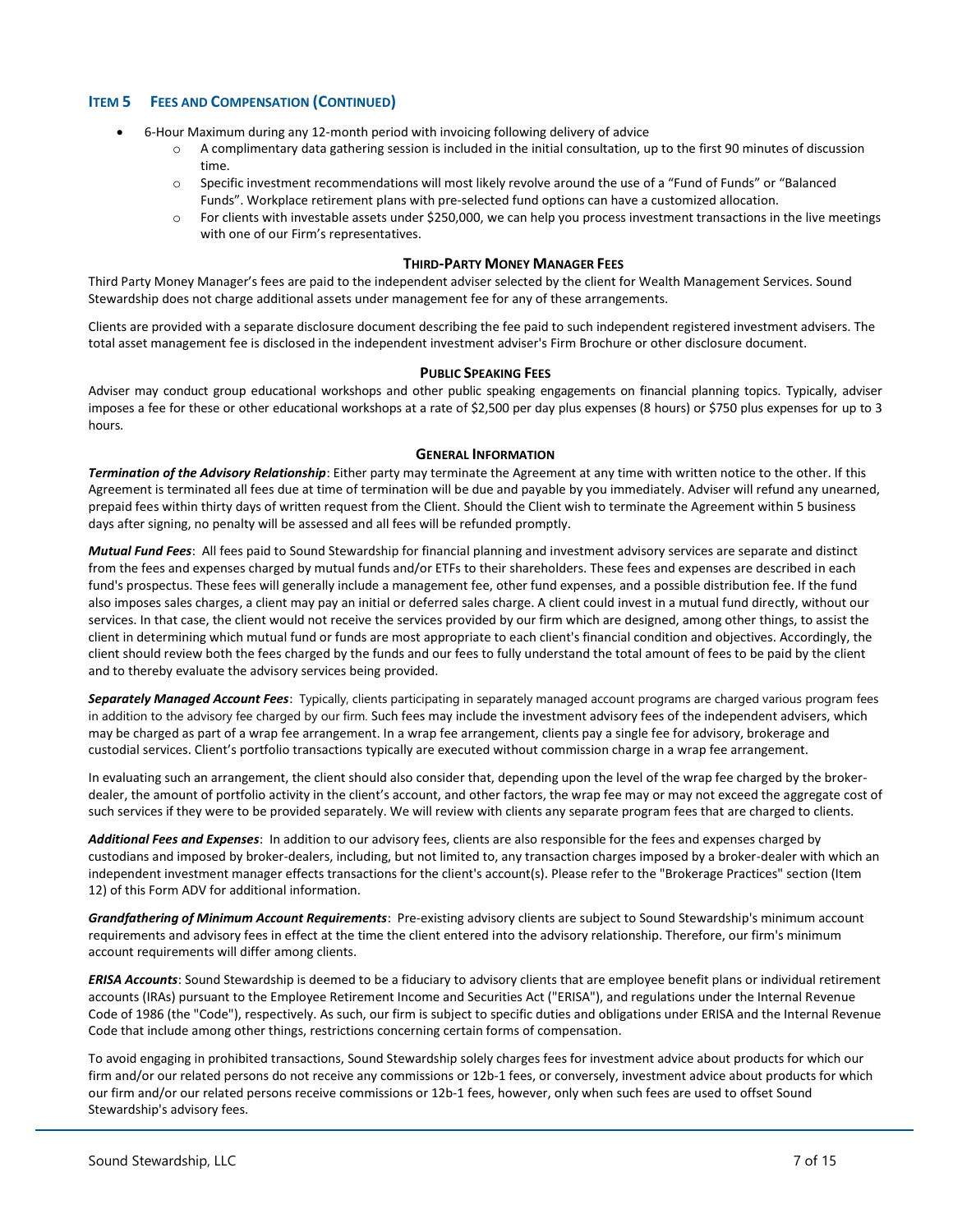# **ITEM 5 FEES AND COMPENSATION (CONTINUED)**

*Advisory Fees in General*: Clients should note that similar advisory services may (or may not) be available from other registered (or unregistered) investment advisers for similar or lower fees.

*Limited Prepayment of Fees*: Under no circumstances do we require or solicit payment of fees in excess of \$1,200 more than six months in advance of services rendered.

*Please Note: On rare occasions, we provide our services at a negotiated rate or pro-bono (e.g., the family member of an employee). Also, on rare occasions, a different fee payment schedule is negotiated.*

## <span id="page-7-0"></span>**ITEM 6 PERFORMANCE-BASED FEES AND SIDE-BY-SIDE MANAGEMENT**

Sound Stewardship does not charge performance-based fees.

## <span id="page-7-1"></span>**ITEM 7 TYPES OF CLIENTS**

Sound Stewardship provides advisory services to individuals and high-net-worth individuals who may also own trusts, charitable organizations and/or corporations or other businesses. We do not have minimum account requirements.

#### <span id="page-7-2"></span>**ITEM 8 METHODS OF ANALYSIS, INVESTMENT STRATEGIES AND RISK OF LOSS**

#### **METHODS OF ANALYSIS**

We use the following methods of analysis in formulating our investment advice and/or managing client assets:

*Asset Allocation.* Rather than focusing primarily on securities selection, we attempt to identify an appropriate ratio of securities, fixed income, and cash suitable to the client's investment goals and risk tolerance.

A risk of asset allocation is that the client may not participate in sharp increases in a particular security, industry or market sector. Another risk is that the ratio of securities, fixed income, and cash will change over time due to stock and market movements and, if not corrected, will no longer be appropriate for the client's goals.

*Fundamental Analysis.* We attempt to measure the intrinsic value of a security by looking at economic and financial factors (including the overall economy, industry conditions, and the financial condition and management of the company itself) to determine if the company is underpriced (indicating it may be a good time to buy) or overpriced (indicating it may be time to sell).

Fundamental analysis does not attempt to anticipate market movements. This presents a potential risk, as the price of a security can move up or down along with the overall market regardless of the economic and financial factors considered in evaluating the stock.

*Mutual Fund and/or ETF Analysis.* We look at the experience and track record of the manager of the mutual fund or ETF in an attempt to determine if that manager has demonstrated an ability to invest over a period of time and in different economic conditions. We also look at the underlying assets in a mutual fund or ETF in an attempt to determine if there is significant overlap in the underlying investments held in another fund(s) in the client's portfolio. We also monitor the funds or ETFs in an attempt to determine if they are continuing to follow their stated investment strategy.

A risk of mutual fund and/or ETF analysis is that, as in all securities investments, past performance does not guarantee future results. A manager who has been successful may not be able to replicate that success in the future. In addition, as we do not control the underlying investments in a fund or ETF, managers of different funds held by the client may purchase the same security, increasing the risk to the client if that security were to fall in value. There is also a risk that a manager may deviate from the stated investment mandate or strategy of the fund or ETF, which could make the holding(s) less suitable for the client's portfolio.

*Quantitative Analysis.* We use mathematical models in an attempt to obtain more accurate measurements of a company's quantifiable data, such as the value of a share price or earnings per share, and predict changes to that data.

A risk in using quantitative analysis is that the models used may be based on assumptions that prove to be incorrect.

*Risks for all forms of analysis.* Our securities analysis methods rely on the assumption that the companies whose securities we purchase and sell, the rating agencies that review these securities, and other publicly-available sources of information about these securities, are providing accurate and unbiased data. While we are alert to indications that data may be incorrect, there is always a risk that our analysis may be compromised by inaccurate or misleading information.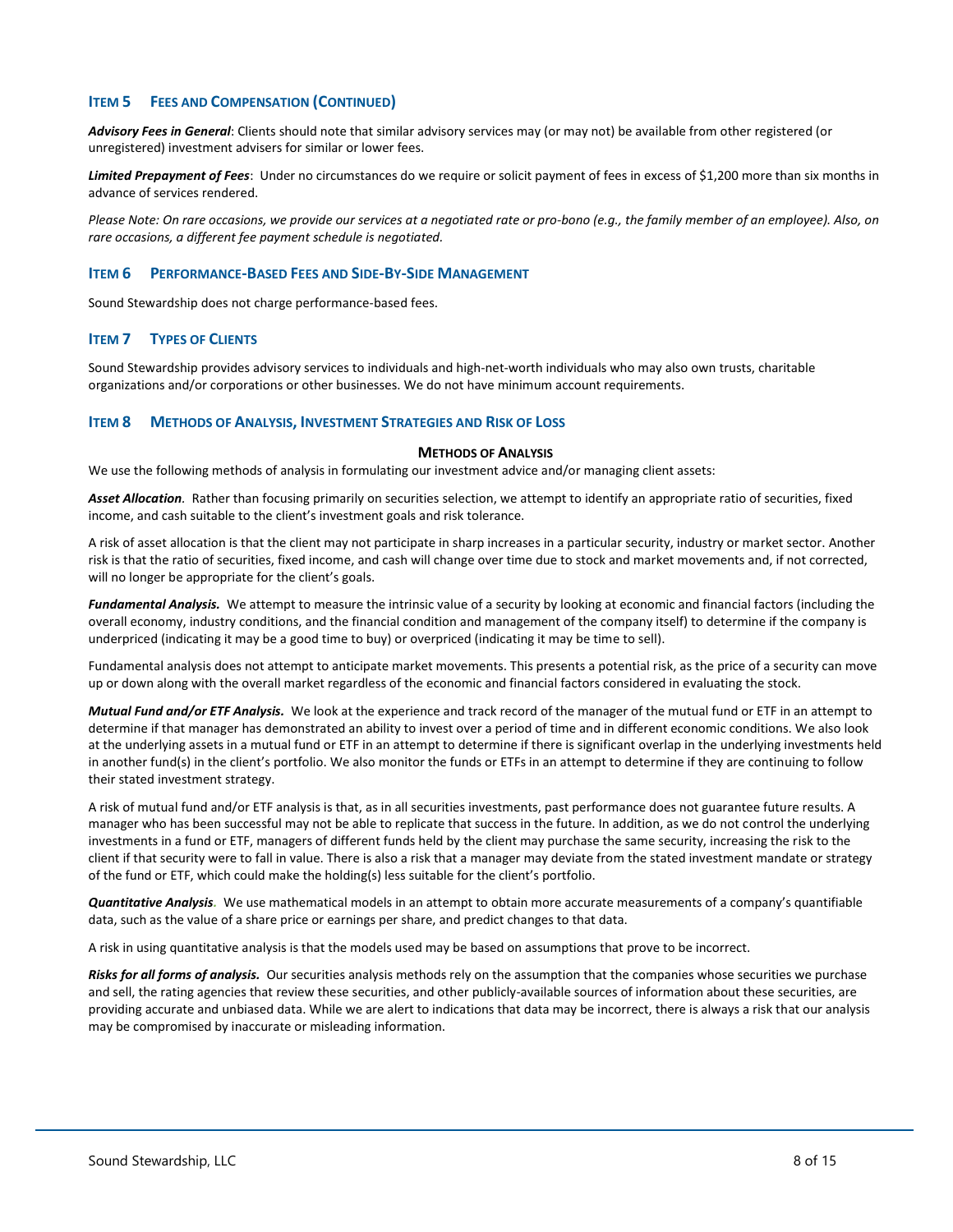## **ITEM 8 METHODS OF ANALYSIS, INVESTMENT STRATEGIES AND RISK OF LOSS (CONTINUED)**

#### **INVESTMENT STRATEGIES**

We use the following strategy(ies) in managing client accounts, provided that such strategy(ies) are appropriate to the needs of the client and consistent with the client's investment objectives, risk tolerance, and time horizons, among other considerations:

*Long-term purchases.* We purchase securities with the idea of holding them in the client's account for a year or longer. Typically, we employ this strategy when:

- we believe the securities to be currently undervalued, and/or
- we want exposure to a particular asset class over time, regardless of the current projection for this class.

A risk in a long-term purchase strategy is that by holding the security for this length of time, we may not take advantage of short-term gains that could be profitable to a client. Moreover, if our predictions are incorrect, a security may decline sharply in value before we make the decision to sell.

*Short-term purchases.* When utilizing this strategy, we purchase securities with the idea of selling them within a relatively short time (typically a year or less). We do this in an attempt to take advantage of conditions that we believe will soon result in a price swing in the securities we purchase.

A short-term purchase strategy poses risks should the anticipated price swing not materialize; we are then left with the option of having a long-term investment in a security that was designed to be a short-term purchase, or potentially taking a loss.

In addition, this strategy involves more frequent trading than does a longer-term strategy, and will result in increased brokerage and other transaction-related costs, as well as less favorable tax treatment of short-term capital gains.

#### **RISK OF LOSS**

Clients should understand that investing in any securities, including mutual funds, involves a risk of loss of both income and principal. We ask that you work with us to help us understand your tolerance for risk.

## <span id="page-8-0"></span>**ITEM 9 DISCIPLINARY INFORMATION**

We are required to disclose any legal or disciplinary events that are material to a client's or prospective client's evaluation of our advisory business or the integrity of our management.

Our firm and our management personnel have NO reportable disciplinary events to disclose.

## <span id="page-8-1"></span>**ITEM 10 OTHER FINANCIAL INDUSTRY ACTIVITIES AND AFFILIATIONS**

Our firm and our related persons are not engaged in other financial industry activities and have no other industry affiliations.

No Sound Stewardship employee is registered, or has an application pending to register, as a broker-dealer or a registered representative of a broker-dealer.

No Sound Stewardship employee is registered, or has an application pending to register, as a futures commission merchant, commodity pool operator or a commodity trading advisor.

When appropriate for certain clients, Sound Stewardship provides referrals to other investment advisory firms as a service to clients. Adviser does not have agreements with or receive referral fees from any other firms. Sound Stewardship only receives compensation directly from clients. There are no conflicts of interest with any other outside party.

## <span id="page-8-2"></span>**ITEM 11 CODE OF ETHICS, PARTICIPATION OR INTEREST IN CLIENT TRANSACTIONS AND PERSONAL TRADING**

Our firm has adopted a Code of Ethics which sets forth high ethical standards of business conduct that we require of our employees, including compliance with applicable federal securities laws.

Sound Stewardship and our personnel owe a duty of loyalty, fairness and good faith towards our clients, and have an obligation to adhere not only to the specific provisions of the Code of Ethics but to the general principles that guide the Code.

Our Code of Ethics includes policies and procedures for the review of quarterly securities transactions reports as well as initial and annual securities holdings reports that must be submitted by the firm's access persons. Among other things, our Code of Ethics also requires the prior approval of any acquisition of securities in a limited offering (e.g., private placement) or an initial public offering. Our code also provides for oversight, enforcement and recordkeeping provisions.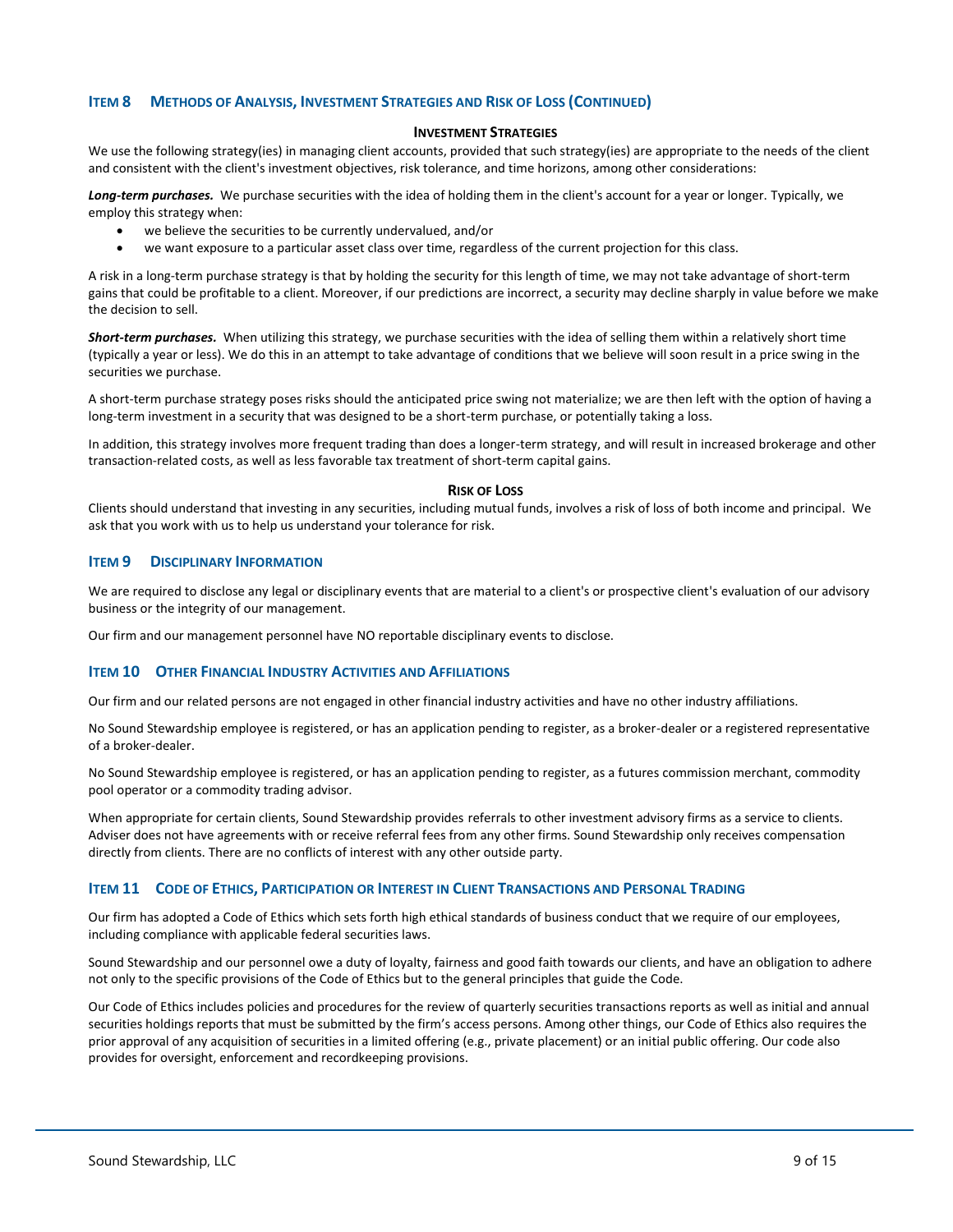## ITEM 11 CODE OF ETHICS, PARTICIPATION OR INTEREST IN CLIENT TRANSACTIONS AND PERSONAL TRADING (CONTINUED)

Sound Stewardship's Code of Ethics further includes the firm's policy prohibiting the use of material non-public information. While we do not believe that we have any particular access to non-public information, all employees are reminded that such information may not be used in a personal or professional capacity.

A copy of our Code of Ethics is available to our advisory clients and prospective clients. You may request a copy by email sent to info@soundstewardship.com, or by calling us at 913-317-6000.

Our Code of Ethics is designed to assure that the personal securities transactions, activities and interests of our employees will not interfere with (i) making decisions in the best interest of advisory clients and (ii) implementing such decisions while, at the same time, allowing employees to invest for their own accounts.

At times, our firm and/or individuals associated with our firm buy or sell for their personal accounts' securities identical to or different from those recommended to our clients. In addition, at times, one or more of our related persons has an interest or position in a certain security(ies) that are also recommended to certain clients.

It is the expressed policy of our firm that no person employed by us may purchase or sell any security prior to a transaction(s) being implemented for an advisory account, thereby preventing such employee(s) from benefiting from transactions placed on behalf of advisory accounts.

As these situations represent actual or potential conflicts of interest to our clients, we have established the following policies and procedures for implementing our firm's Code of Ethics, to ensure our firm complies with its regulatory obligations and provides our clients and potential clients with full and fair disclosure of such conflicts of interest:

- No principal or employee of our firm may put his or her own interest above the interest of an advisory client.
- No principal or employee of our firm may buy or sell securities for their personal portfolio(s) where their decision is a result of information received as a result of his or her employment unless the information is also available to the investing public.
- It is the expressed policy of our firm that no person employed by us may purchase or sell any security prior to a transaction(s) being implemented for an advisory account. This prevents such employees from benefiting from transactions placed on behalf of advisory accounts.
- Our firm requires prior approval for any IPO or private placement investments by related persons of the firm.
- We maintain a list of all reportable securities holdings for our firm and anyone associated with this advisory practice that has access to advisory recommendations ("access person"). These holdings are reviewed on a regular basis by our firm's Chief Compliance Officer or his/her designee.
- We have established procedures for the maintenance of all required books and records.
- All of our principals and employees must act in accordance with all applicable Federal and State regulations governing registered investment advisory practices.
- We require delivery and acknowledgement of the Code of Ethics by each supervised person of our firm.
- We have established policies requiring the reporting of Code of Ethics violations to our senior management.

## <span id="page-9-0"></span>**ITEM 12 BROKERAGE PRACTICES**

As our firm does not have the discretionary authority to determine the broker-dealer to be used to implement securities transactions for your account, clients must direct our firm as to the broker-dealer to be used. Not having the discretionary authority to determine the broker-dealer to be used means that the investment management agreement you enter into with our firm does not give us the authority to choose your broker-dealer for you. Clients are free to use the broker-dealer of their choice. If you don't have an existing relationship with a broker-dealer, we may recommend several broker-dealers to you.

After you have selected a broker-dealer, you will direct us in the investment management agreement to use that broker-dealer for all securities transactions in your managed account. In directing the use of a broker-dealer, it should be understood that we will not have authority to negotiate commissions or to necessarily obtain volume discounts and best execution may not be achieved. Under certain circumstances, directing brokerage costs clients more money.

Clients should note, while we have a reasonable belief that the broker-dealers we recommend are able to obtain best execution and competitive prices, our firm will not be independently seeking most favorable execution through other broker-dealers, and this practice could cost clients more money. For example, in a directed brokerage account, you might pay higher brokerage commissions because we are unable to aggregate your orders with other client orders to reduce transaction costs, or, at times, you receive less favorable prices. Not all investment advisers require their clients to direct brokerage.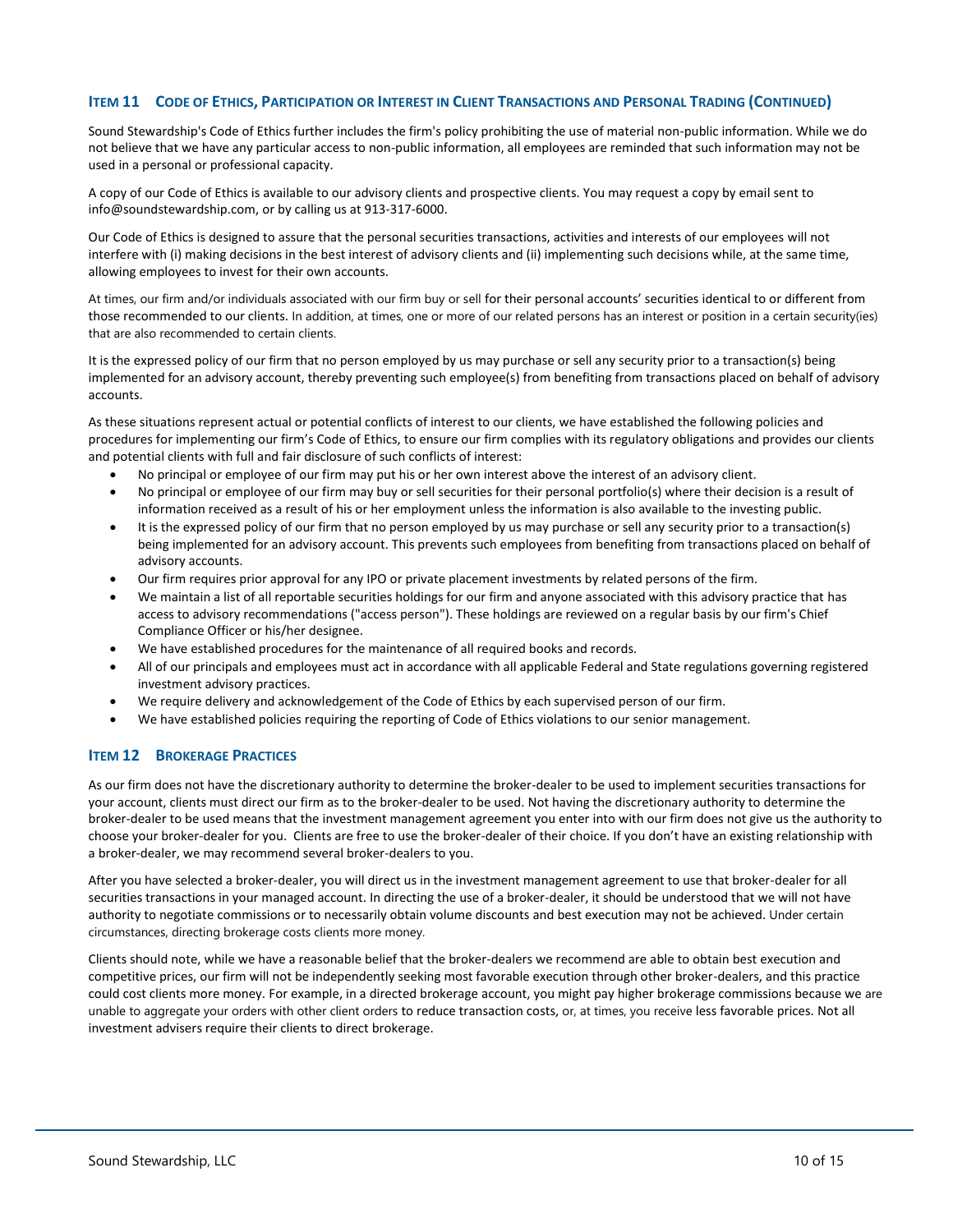# **ITEM 12 BROKERAGE PRACTICES (CONTINUED)**

## **RECOMMENDATION OF BROKER-DEALERS**

For clients in need of brokerage or custodial services, and depending on client circumstances and needs, we recommend the use of one of several brokers, provided that such recommendation is consistent with our firm's fiduciary duty to the client. Clients are not under any obligation to effect trades through any recommended broker.

Sound Stewardship does not have any affiliation with Broker-Dealers. We seek to recommend a custodian/broker who will hold your assets and execute transactions on terms that are, overall, most advantageous when compared to other available providers and their services.

We consider a wide range of factors, including, among others:

- Capability to execute, clear, and settle trades (buy and sell securities for your account)
- Capability to facilitate transfers and payments to and from accounts (wire transfers, check requests, bill payment, etc.)
- Competitiveness of the price of those services (commission rates, margin interest rates, other fees, etc.)

Sound Stewardship currently receives research and other soft dollar benefits from our institutional relationships with National Financial Services, LLC, and Fidelity Brokerage Services, LLC, TD Ameritrade Institutional and Charles Schwab & Co., Inc. Specific arrangements with each of these custodians is described below under "Custodians/Brokers We have Arrangements with".

Sound Stewardship does not receive referrals from broker-dealers.

Clients are not obligated to use the custodian/broker recommended by Sound Stewardship. They may choose a different Qualified Custodian(s) to custody. By allowing clients to choose a custodian/broker of their choice, we cannot always seek the most favorable execution for such clients' transactions. In addition, the client may have limited-service capabilities and potentially higher custodial and/or trading fees.

#### **CUSTODIANS/BROKERS WE HAVE ARRANGEMENTS WITH:**

#### **National Financial Services, LLC & Fidelity Brokerage Services, LLC**

Sound Stewardship has an arrangement with National Financial Services, LLC, and Fidelity Brokerage Services, LLC (together with all affiliates, "Fidelity") through which Fidelity provides our firm with their "platform" services. The platform services include, among others, brokerage, custodial, administrative support, record keeping and related services that are intended to support intermediaries like Sound Stewardship in conducting business and in serving the best interests of our clients which also benefit us.

Fidelity charges brokerage commissions and transaction fees for effecting certain securities transactions (i.e., transactions fees are charged for certain no-load mutual funds, commissions are charged for individual equity and debt securities transactions). Fidelity enables Sound Stewardship to obtain many no-load mutual funds without transaction charges and other no-load funds at nominal transaction charges. Fidelity's commission rates are generally considered discounted from customary retail commission rates. However, the commissions and transaction fees charged by Fidelity may be higher or lower than those charged by other custodians and broker-dealers.

As part of the arrangement, Fidelity also makes available to our firm, at no additional charge to us, certain research and brokerage services, including research services obtained by Fidelity directly from independent research companies, as selected by Sound Stewardship (within specified parameters).

#### **TD Ameritrade Institutional**

Sound Stewardship also participates in the institutional customer program offered by TD Ameritrade Institutional. TD Ameritrade Institutional is a division of TD Ameritrade Inc., member SIPC ("TD Ameritrade"), an unaffiliated SEC-registered broker-dealer and FINRA member. TD Ameritrade offers services to independent investment advisers which include custody of securities, trade execution, clearance and settlement of transactions. Sound Stewardship receives some benefits from TD Ameritrade through our participation in the program.

Sound Stewardship participates in TD Ameritrade's Institutional customer program and we offer this option for custody and brokerage services. There is no direct link between our firm's participation in the program and the investment advice we give to our clients, although we receive economic benefits through our participation in the program that are typically not available to TD Ameritrade retail investors.

These benefits include the following products and services (provided without cost or at a discount): duplicate client statements and confirmations; research related products and tools; consulting services; access to a trading desk serving adviser participants; access to block trading (which provides the ability to aggregate securities transactions for execution and then allocate the appropriate shares to client accounts); the ability to have advisory fees deducted directly from client accounts; access to an electronic communications network for client order entry and account information; access to mutual funds with no transaction fees and to certain Institutional money managers; and discounts on compliance, marketing, research, technology, and practice management products or services provided to Sound Stewardship by third party vendors. At times, TD Ameritrade also pays for business consulting and professional services received by Sound Stewardship's related persons.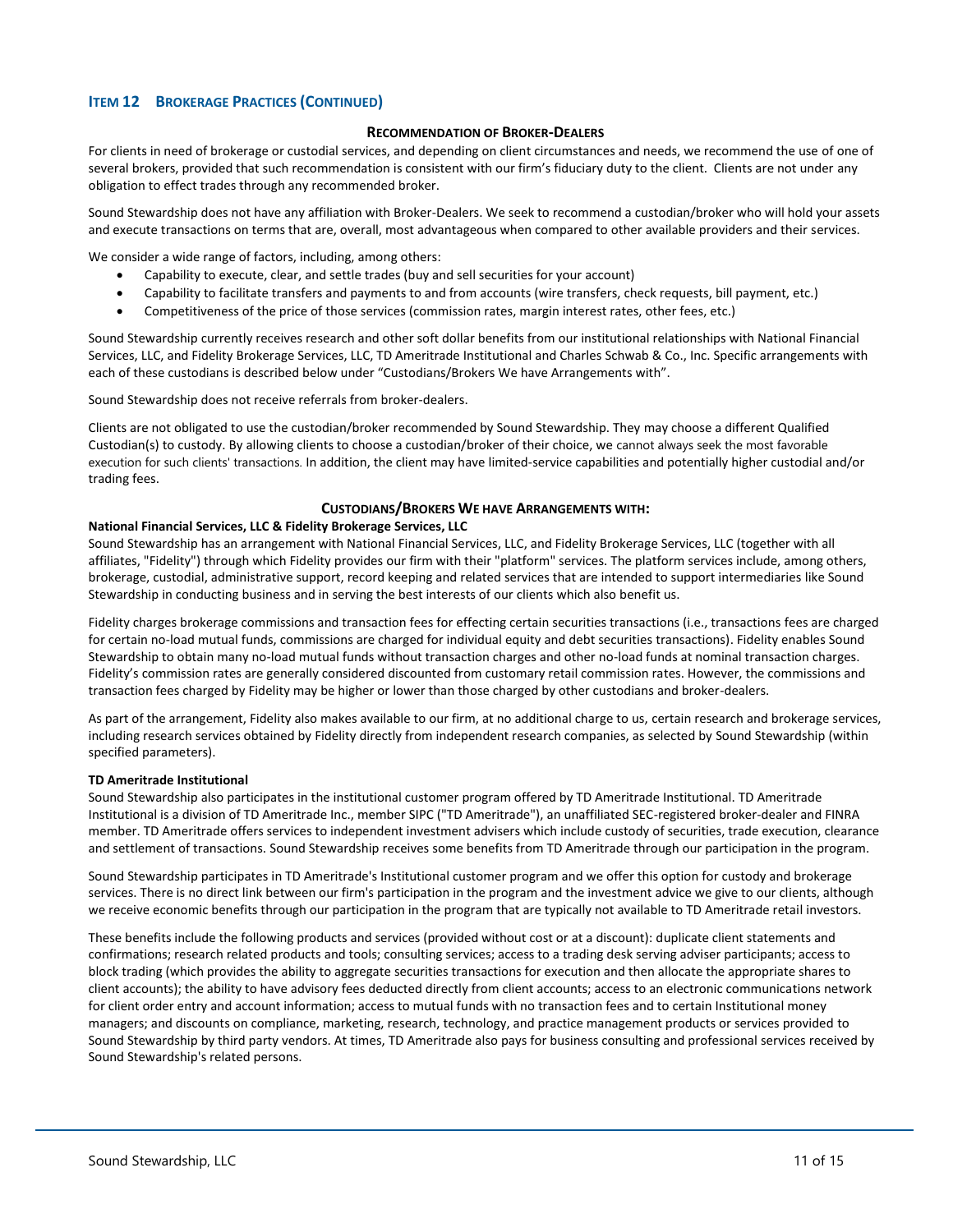# **ITEM 12 BROKERAGE PRACTICES (CONTINUED)**

Some of the products and services made available by TD Ameritrade through the program benefit Sound Stewardship while they do not benefit all of our client accounts. These products or services assist us in managing and administering client accounts, including accounts not maintained at TD Ameritrade. Other services made available by TD Ameritrade are intended to help us manage and further develop our business enterprise.

The benefits received by Sound Stewardship or our personnel through participation in the program do not depend on the amount of brokerage transactions directed to TD Ameritrade. Clients should be aware, however, that the receipt of economic benefits by Sound Stewardship or our related persons in and of itself creates a potential conflict of interest which theoretically could influence our recommendation of TD Ameritrade for custody and brokerage services.

#### **Charles Schwab & Co., Inc.**

Another one of the custodians we recommend to our clients is Charles Schwab & Co., Inc. (Schwab), a registered broker-dealer, member SIPC. Sound Stewardship is independently owned and operated and is not affiliated with Schwab. Schwab will hold your assets in a brokerage account and buy and sell securities when we instruct them to. While we recommend that certain clients use Schwab as custodian/broker, you will decide whether to do so and will open your account with Schwab by entering into an account agreement directly with them. We do not open the account for you, although we may assist you in doing so. Even though your account is maintained at Schwab, we can still use other brokers to execute trades for your account as described below (see "Your Brokerage and Custody Costs").

#### Your Brokerage and Custody Costs from Schwab:

For our clients' accounts that Schwab maintains, Schwab generally does not charge you separately for custody services but is compensated by charging you commissions or other fees on trades that it executes or that settle into your Schwab account. In addition to commissions, Schwab charges you a flat dollar amount as a "prime broker" or "trade away" fee for each trade that we have executed by a different broker-dealer but where the securities bought or the funds from the securities sold are deposited (settled) into your Schwab account. These fees are in addition to the commissions or other compensation you pay the executing broker-dealer. Because of this, in order to minimize your trading costs, we have Schwab execute most trades for your account. We have determined that having Schwab execute most trades is consistent with our duty to seek "best execution" of your trades. Best execution means the most favorable terms for a transaction based on all relevant factors, including those listed above (see "How We Select Brokers/Custodians").

#### Products and Services Available to Us from Schwab:

Schwab Advisor Services™ (formerly called Schwab Institutional®) is Schwab's business serving independent investment advisory firms like us. They provide us and our clients with access to its institutional brokerage— trading, custody, reporting, and related services—many of which are not typically available to Schwab retail customers. Schwab also makes available various support services. Some of those services help us manage or administer our clients' accounts, while others help us manage and grow our business.

Schwab's support services generally are available on an unsolicited basis (we don't have to request them) and at no charge to us as long as our clients collectively maintain a total of at least \$10 million of their assets in accounts at Schwab. If our clients collectively have less than \$10 million in assets at Schwab, Schwab would charge us quarterly service fees of \$1,200. Following is a more detailed description of Schwab's support services:

Services That Benefit You. Schwab's institutional brokerage services include access to a broad range of investment products, execution of securities transactions, and custody of client assets. The investment products available through Schwab include some to which we might not otherwise have access or that would require a significantly higher minimum initial investment by our clients. Schwab's services described in this paragraph generally benefit you and your account.

Services That May Not Directly Benefit You. Schwab also makes available to us other products and services that benefit us but may not directly benefit you or your account. These products and services assist us in managing and administering our clients' accounts. They include investment research, both Schwab's own and that of third parties. We often use this research to service all or a substantial number of our clients' accounts, including accounts not maintained at Schwab.

In addition to investment research, Schwab also makes available software and other technology that:

- Provide access to client account data (such as duplicate trade confirmations and account statements)
- Facilitate trade execution and allocate aggregated trade orders for multiple client accounts
- Provide pricing and other market data
- Facilitate payment of our fees from our clients' accounts
- Assist with back-office functions, recordkeeping, and client reporting

Services That Generally Benefit Only Us. Schwab also offers other services intended to help us manage and further develop our business enterprise. These services include:

- Educational conferences and events
- Consulting on technology, compliance, legal, and business needs
- Publications and conferences on practice management and business succession
- Access to employee benefits providers, human capital consultants, and insurance providers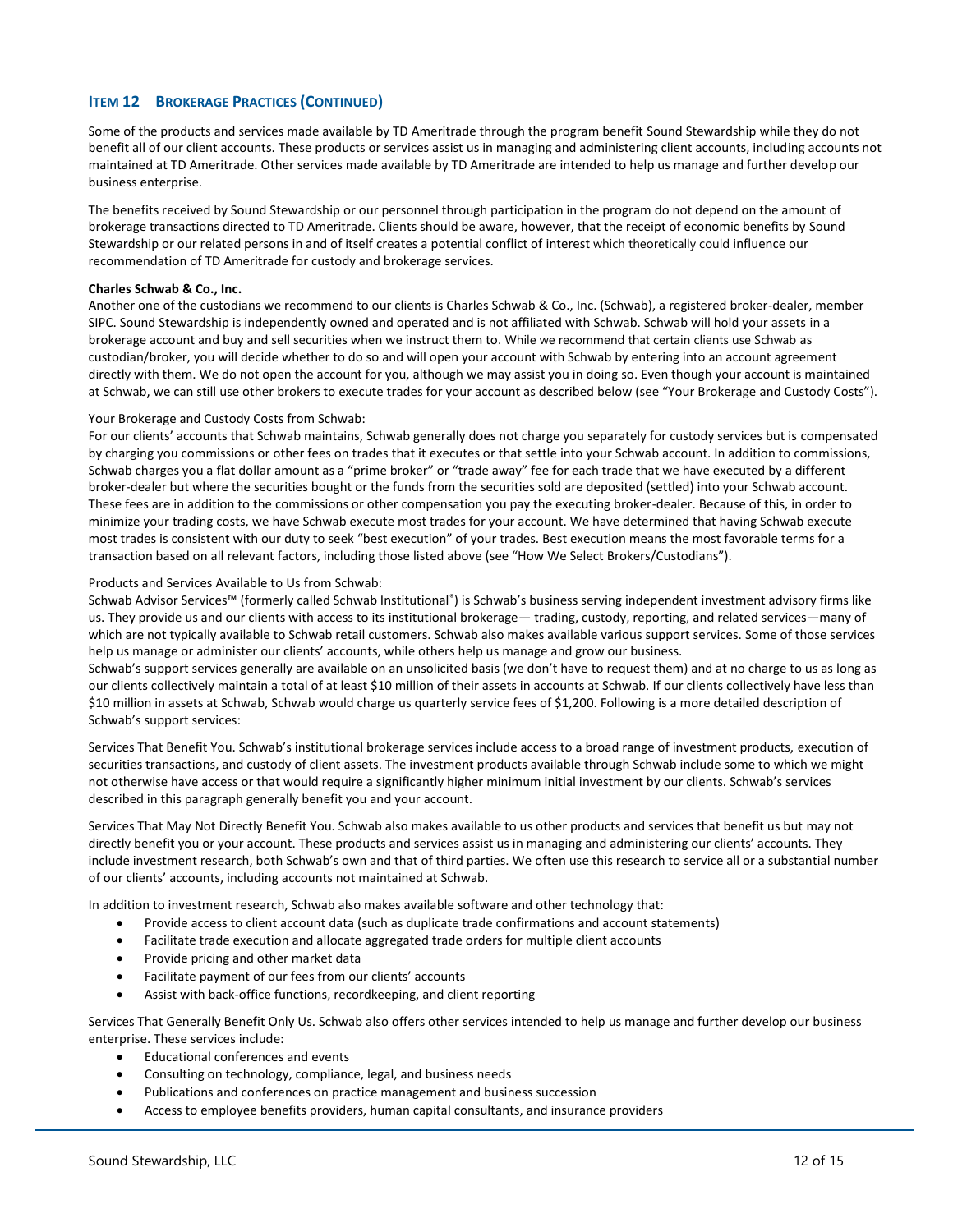# **ITEM 12 BROKERAGE PRACTICES (CONTINUED)**

Schwab provides some of these services itself. In other cases, it will arrange for third-party vendors to provide the services to us. Under certain circumstances, Schwab also discounts or waives its fees for some of these services or pays all or a part of a third party's fees. Schwab also provides us with other benefits, such as occasional business entertainment of our personnel.

#### Our Interest in Schwab's Services

The availability of these services from Schwab benefits us because we do not have to produce or purchase them. We don't have to pay for Schwab's services so long as our clients collectively keep a total of at least \$10 million of their assets in accounts at Schwab.

Beyond that, these services are not contingent upon us committing any specific amount of business to Schwab in trading commissions or assets in custody. The \$10 million minimum gives us an incentive to recommend that you maintain your account with Schwab, based on our interest in receiving Schwab's services that benefit our business rather than based on your interest in receiving the best value in custody services and the most favorable execution of your transactions. This is a potential conflict of interest. We believe, however, that our selection of Schwab as custodian and broker is in the best interests of our clients. Our selection is primarily supported by the scope, quality, and price of Schwab's services (see "How We Select Brokers/Custodians") and not Schwab's services that benefit only us.

## **AGGREGATING (BLOCK) TRADING FOR MULTIPLE CLIENT ACCOUNTS**

As a matter of policy and practice, Sound Stewardship does not generally block client trades and, therefore, we implement client transactions separately for each account. Consequently, certain client trades are be executed before others, at a different price and/or commission rate. Additionally, our clients may not receive volume discounts available to advisers who block client trades.

## <span id="page-12-0"></span>**ITEM 13 REVIEW OF ACCOUNTS**

#### **ANNUAL PLANNING RELATIONSHIP**

*REVIEWS:* The Annual Planning Relationship includes up to four quarterly review meetings each year. Reviews may include, but are not limited to: an investment review, an account beneficiary review, and a goal progress review.

These accounts are reviewed by any or all of the following employees of the firm: Matthew Syverson, Senior Wealth Advisor, Jonathan Harrison, Wealth Advisor, Joel Reimer, Wealth Advisor, and Derek Hensley, Wealth Advisor.

*REPORTS:* Annual Planning Relationship Clients will have access to on-demand reports through a Client portal. Additional reports are provided during quarterly review meetings. These reports may include, but are not limited to, an updated net worth statement and investment performance reports.

#### **TRANSITION PLANNING RELATIONSHIP**

*REVIEWS:* The Transition Planning Relationship includes semi-annual review meetings each year. Reviews may include, but are not limited to: an investment review, an account beneficiary review, and a goal progress review.

These accounts are reviewed by any or all of the following employees of the firm: Matthew Syverson, Senior Wealth Advisor, Jonathan Harrison, Wealth Advisor, Joel Reimer, Wealth Advisor, and Derek Hensley, Wealth Advisor.

*REPORTS:* Transition Planning Relationship Clients will have access to on-demand reports through a Client portal. Additional reports are provided during semi-annual review meetings. These reports may include, but are not limited to, an updated net worth statement and investment performance reports.

## **HOURLY-AS-NEEDED SERVICE**

*REVIEWS:* Hourly-As-Needed service is driven by the Client and his/her needs. No formal reviews will be done unless contracted for and initiated by the Client.

When contracted for, these accounts are reviewed by any or all of the following employees of the firm: Matthew Syverson, Senior Wealth Advisor, Jonathan Harrison, Wealth Advisor, Joel Reimer, Wealth Advisor, and Derek Hensley, Wealth Advisor.

REPORTS: Hourly-As-Needed service is driven by the Client and his/her needs. Reports vary depending on the Client's need/wishes and are provided when contracted for and initiated by the Client.

## **EVALUATION AND MONITORING OF THIRD-PARTY MONEY MANAGERS**

*REVIEWS:* For clients who choose to utilize a third-party money manager, Sound Stewardship will review accounts on at least a semi-annual basis to ensure that the third-party money manager is achieving the client's stated objective as outlined in the written financial plan.

If Sound Stewardship and Client determine that a particular selected manager is not providing sufficient management services to the client, or is not managing the client's portfolio in a manner consistent with the client's objectives, typically, we suggest that the client contract with a different registered investment adviser and/or program sponsor. Under this scenario, our firm assists the client in selecting a new registered investment adviser and/or program. However, any move to a new registered investment adviser and/or program is solely at the discretion of the client.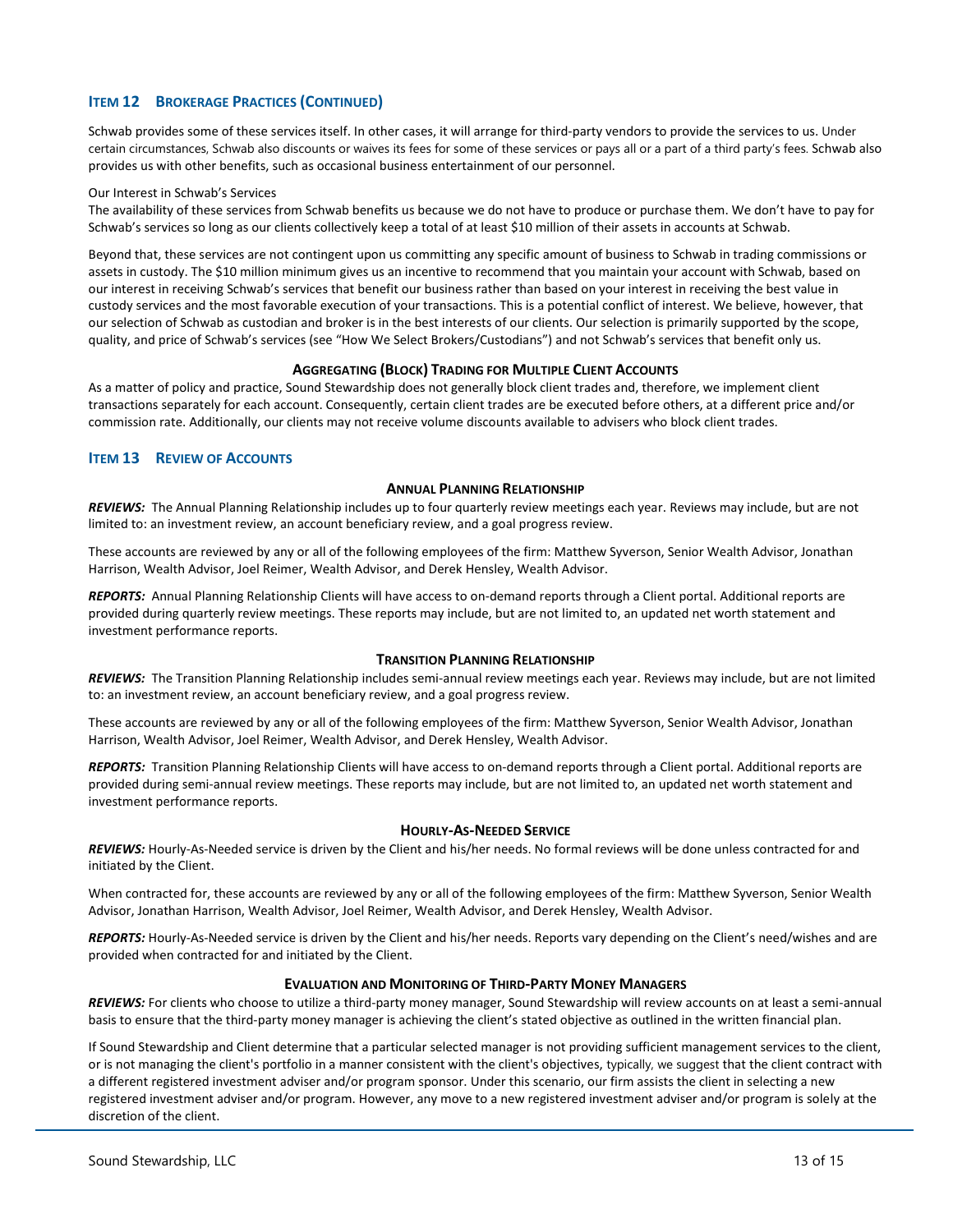# **ITEM 13 REVIEW OF ACCOUNTS (CONTINUED)**

These accounts are reviewed by any or all of the following employees of the firm: Matthew Syverson, Senior Wealth Advisor, Jonathan Harrison, Wealth Advisor, Joel Reimer, Wealth Advisor, and Derek Hensley, Wealth Advisor.

*REPORTS:* Client may receive comprehensive performance reports from the third-party money manager, Sound Stewardship, or both on a quarterly basis. No additional reports will be provided unless contracted for.

#### <span id="page-13-0"></span>**ITEM 14 CLIENT REFERRALS AND OTHER COMPENSATION**

It is Sound Stewardship's policy not to engage solicitors or compensate any third-party for referring potential clients to our firm.

Adviser may partner with other financial planning firms, discount brokers, mutual fund companies and other financial institutions to sponsor educational workshops. Seminars do not involve the sale of any investment products and are purely educational. Cash benefits received from sponsorship partners is used to offset the expenses associated with bringing the financial education seminars to the public. Such expenses include ads in local newspapers, conference room rentals, seminar materials, etc. All sponsors share in expenses.

#### <span id="page-13-1"></span>**ITEM 15 CUSTODY**

Under Rule 206(4)-2 of the Investment Advisers Act of 1940, Sound Stewardship is deemed to have custody of client assets in instances where Sound Stewardship, with client permission, maintains online login credentials for certain client accounts. Sound Stewardship engages a Public Company Accounting Oversight Board (PCAOB) registered CPA firm to perform an annual surprise audit of such clients' accounts.

In addition, Sound Stewardship is deemed to have constructive custody of client accounts due to its ability to deduct advisory fees from client custodial accounts. This level of custody does not require the firm to receive surprise audits annually. Debiting of fees is done pursuant to authorization provided by each client and approval of the custodian.

Usually monthly, but no less than quarterly, clients receive account statements directly from the custodian of their account. Custodial statements include account holdings, market values and any activity that occurred during the period, including the deduction of investment advisory fees. Sound Stewardship urges clients to compare information contained in reports provided by Sound Stewardship with the account statements received directly from the account custodian. Differences in portfolio value may occur due to various factors, including but not limited to: (1) unsettled trades; (2) accrued income; (3) pricing of securities; and (4) dividends earned but not received.

Moreover, Sound Stewardship is deemed to have constructive custody of client accounts due to its ability to process money transfers from client custodian accounts to designated third parties based on standing letters of authorization (SLOAs) signed by certain clients. This level of custody does not require the firm to receive surprise audits annually. In accordance with the guidance provided in the SEC's February 21, 2017 No-Action Letter to the Investment Adviser Association, Sound Stewardship follows the below guidelines with respect to such accounts:

- The client provides an instruction to the qualified custodian, in writing, that includes the client's signature, the third party's name, and either the third party's address or the third party's account number at a custodian to which the transfer should be directed.
- The client authorizes Sound Stewardship, in writing, either on the qualified custodian's form or separately, to direct transfers to the third party either on a specified schedule or from time to time.
- The client's qualified custodian performs appropriate verification of the instruction, such as a signature review or other method to verify the client's authorization and provides a transfer of funds notice to the client promptly after each transfer.
- The client has the ability to terminate or change the instruction to the client's qualified custodian.
- Sound Stewardship has no authority or ability to designate or change the identity of the third party, the address, or any other information about the third party contained in the client's instruction.
- Sound Stewardship maintains records showing that the third party is not a related party of Sound Stewardship or located at the same address as Sound Stewardship.
- The client's qualified custodian sends the client, in writing, an initial notice confirming the instructions and an annual notice reconfirming the instruction.

## <span id="page-13-2"></span>**ITEM 16 INVESTMENT DISCRETION**

For client accounts that we manage on a discretionary basis, the client will sign our agreement, giving us that authority. We explain our investment management process in detail at the start of the client relationship and throughout our time together. The client may impose reasonable restrictions on Sound Stewardship's discretionary authority in writing at any time (i,e., restrict the sale/purchase of a specific security).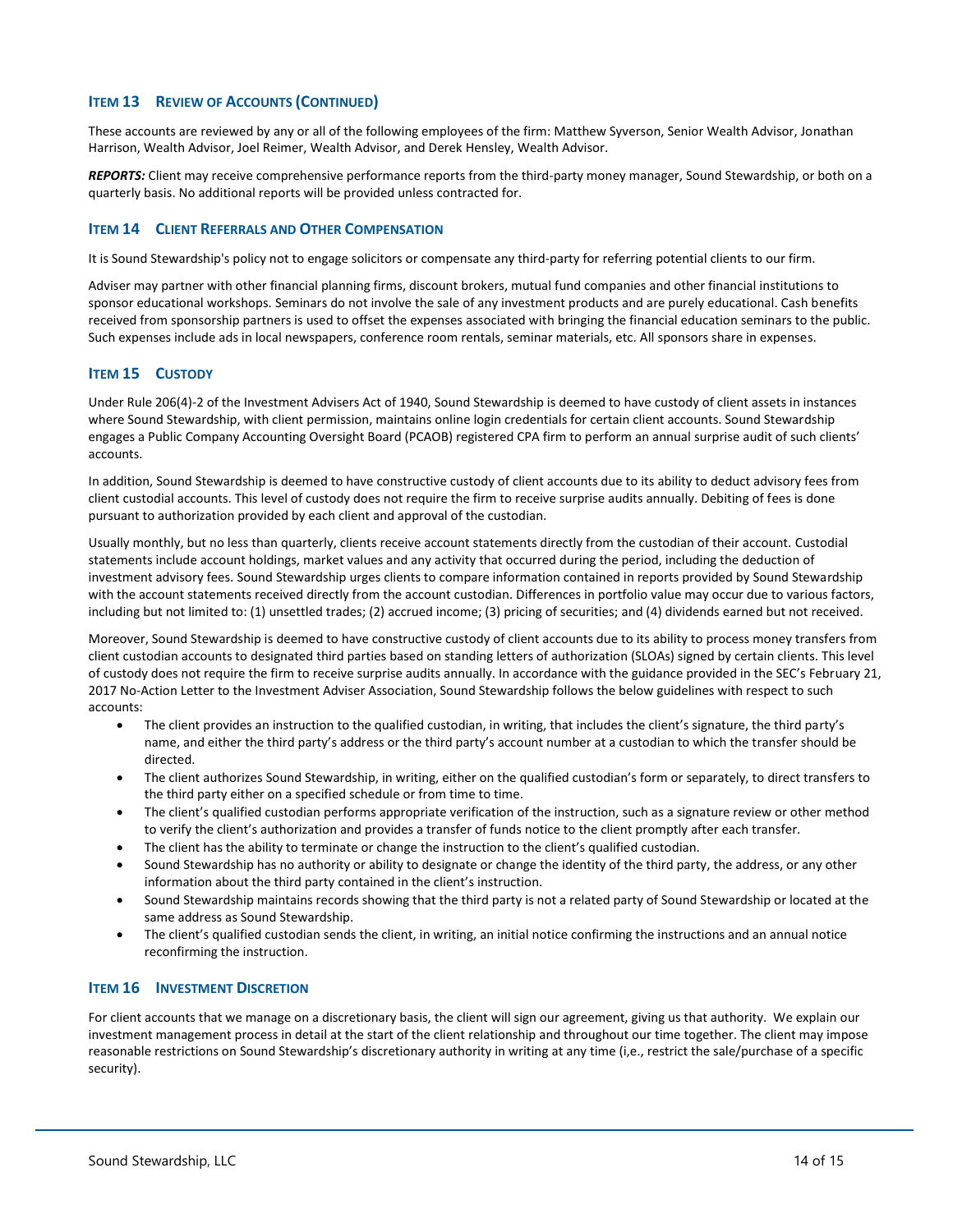# <span id="page-14-0"></span>**ITEM 17 VOTING CLIENT SECURITIES**

As a matter of firm policy, we do not vote proxies on behalf of clients. Therefore, although our firm may provide investment advisory services relative to client investment assets, clients maintain exclusive responsibility for: (1) directing the manner in which proxies solicited by issuers of securities beneficially owned by the client shall be voted, and (2) making all elections relative to any mergers, acquisitions, tender offers, bankruptcy proceedings or other type events pertaining to the client's investment assets. Clients are responsible for instructing each custodian of the assets, to forward to the client copies of all proxies and shareholder communications relating to the client's investment assets.

We will neither advise nor act on behalf of the client in legal proceedings involving companies whose securities are held in the client's account(s), including, but not limited to, the filing of "Proofs of Claim" in class action settlements.

If desired, clients may direct us to transmit copies of class action notices to the client or a third party. Upon such direction, we will make commercially reasonable efforts to forward such notices in a timely manner.

We may provide clients with consulting assistance regarding proxy issues if they contact us with questions at our principal place of business.

#### <span id="page-14-1"></span>**ITEM 18 FINANCIAL INFORMATION**

Under no circumstances do we require or solicit payment of fees in excess of \$1,200 per client more than six months in advance of services rendered. Therefore, we are not required to include a financial statement.

As an advisory firm that is required to provide a copy of our firm's balance sheet, we are also required to disclose any financial condition that is reasonably likely to impair our ability to meet our contractual obligations. Sound Stewardship has no additional financial circumstances to report.

Sound Stewardship has NOT been the subject of a bankruptcy petition at any time during the past ten years.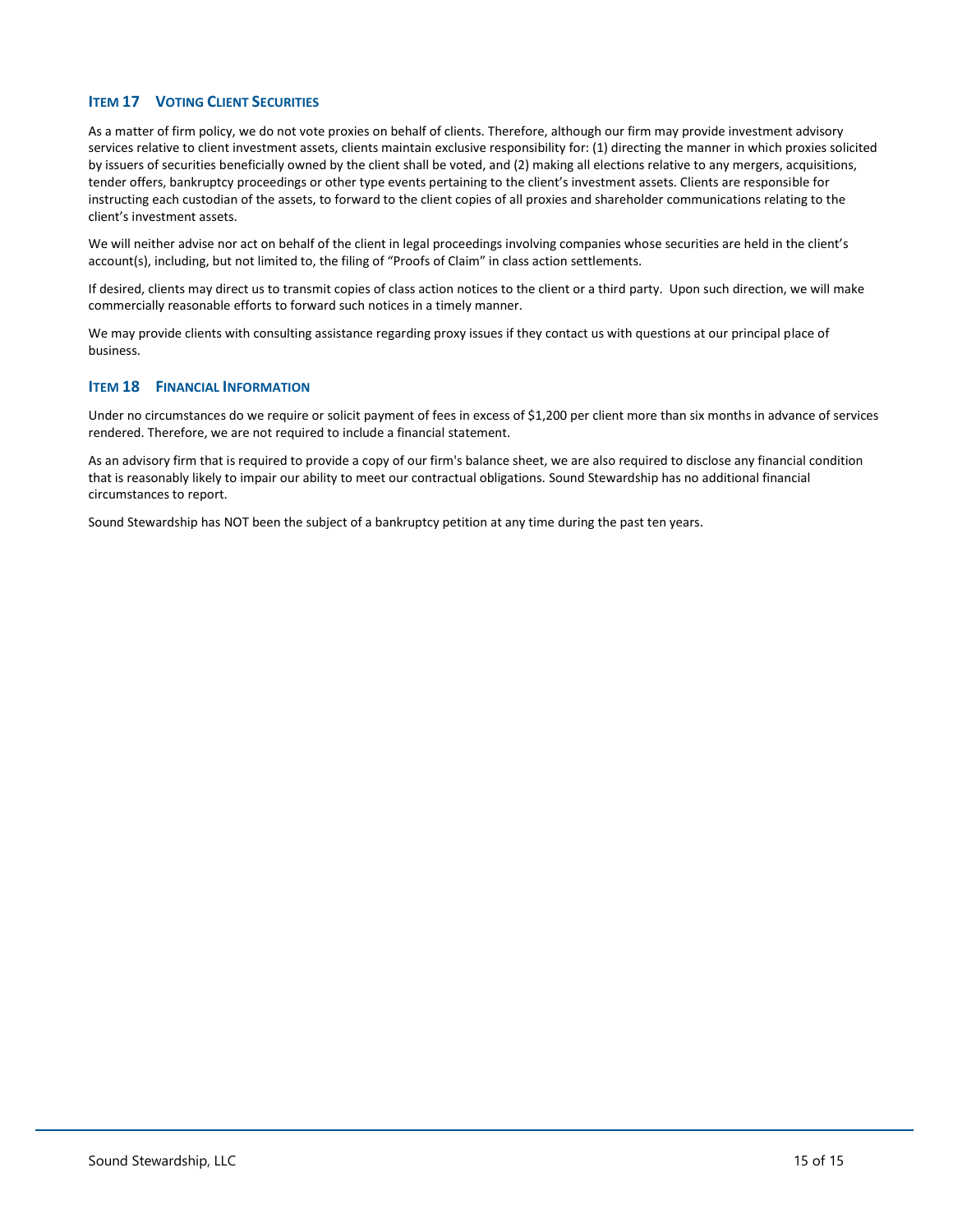

# **PART 2B OF FORM ADV: BROCHURE SUPPLEMENT**

**MATTHEW J. SYVERSON JONATHAN D. HARRISON JOEL V. REIMER DEREK R. HENSLEY JOSHUA R. SPRADLING**

**MAY 10, 2022**

This brochure supplement provides information about the individual(s) listed above that supplements the Sound Stewardship brochure. You should have received a copy of that brochure. Please contact Matthew J. Syverson if you did not receive Sound Stewardship, LLC's brochure or if you have any questions about the contents of this supplement.

Additional information about the individual(s) listed above is available on the SEC's website at www.adviserinfo.sec.gov

> Sound Stewardship, LLC CRD No: 129755 7300 College Blvd., Suite 175 Overland Park, KS 66210 Phone: 913-317-6000 Fax: 913-948-6270 [www.soundstewardship.com](http://www.soundstewardship.com/)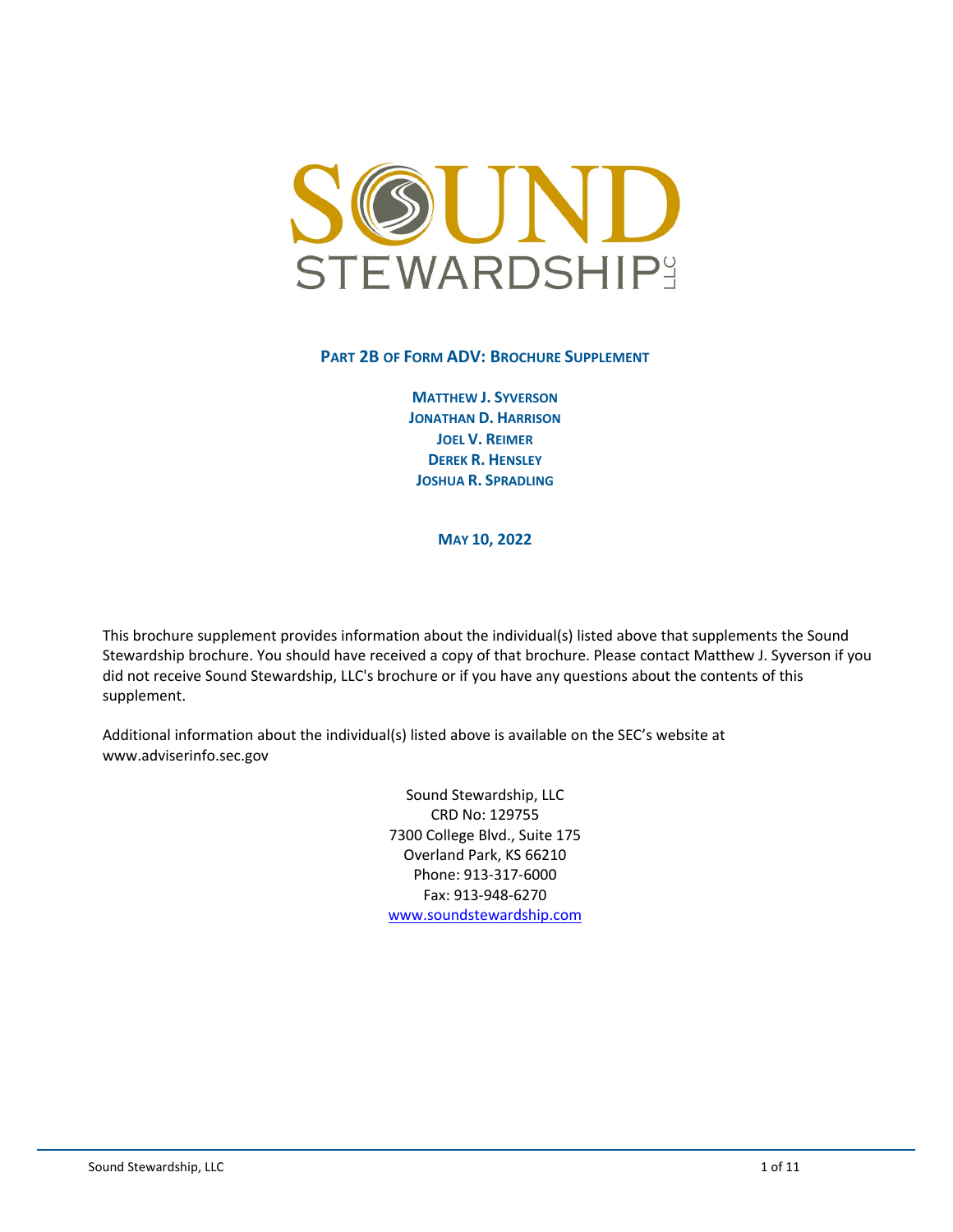## **ITEM 2 EDUCATION, BACKGROUND AND BUSINESS EXPERIENCE**

# **Matthew J. Syverson, CFP® , CAP® , CKA® , IACCP ®**

**Born:** 1971

#### **Education**

• University of Iowa; BS, Psychology with Honors; 1995

#### **Business Experience**

- Sound Stewardship, LLC; Financial Advisor and Member; from 01/01/2004 to Present
- Syverson, Strege, Sandager & Co; Financial Analyst; from 04/01/2002 to 12/01/2003
- American Express Financial Advisors; Financial Advisor; from 07/01/2000 to 04/01/2002

#### **Designations**

Matthew J. Syverson has earned the following designation(s) and is in good standing with the granting authority:

• CFP® (CERTIFIED FINANCIAL PLANNER™); 2004

The CERTIFIED FINANCIAL PLANNER™, CFP® and federally registered CFP (with flame design) marks (collectively, the "CFP® marks") are professional certification marks granted in the United States by Certified Financial Planner Board of Standards, Inc. ("CFP Board").

The CFP® certification is a voluntary certification; no federal or state law or regulation requires financial planners to hold CFP® certification. It is recognized in the United States and a number of other countries for its (1) high standard of professional education; (2) stringent code of conduct and standards of practice; and (3) ethical requirements that govern professional engagements with clients. Currently, more than 71,000 individuals have obtained CFP® certification in the United States.

To attain the right to use the CFP® marks, an individual must satisfactorily fulfill the following requirements:

- Education Complete an advanced college-level course of study addressing the financial planning subject areas that CFP Board's studies have determined as necessary for the competent and professional delivery of financial planning services, and attain a Bachelor's Degree from a regionally accredited United States college or university (or its equivalent from a foreign university). CFP Board's financial planning subject areas include insurance planning and risk management, employee benefits planning, investment planning, income tax planning, retirement planning, and estate planning;
- Examination Pass the comprehensive CFP® Certification Examination. The examination includes case studies and client scenarios designed to test one's ability to correctly diagnose financial planning issues and apply one's knowledge of financial planning to real world circumstances;
- Experience Complete at least three years of full-time financial planning-related experience (or the equivalent, measured as 2,000 hours per year); and
- Ethics Agree to be bound by CFP Board's *Standards of Professional Conduct*, a set of documents outlining the ethical and practice standards for CFP® professionals.

Individuals who become certified must complete the following ongoing education and ethics requirements in order to maintain the right to continue to use the CFP<sup>®</sup> marks:

- Continuing Education Complete 30 hours of continuing education hours every two years, including two hours on the *Code of Ethics* and other parts of the S*tandards of Professional Conduct*, to maintain competence and keep up with developments in the financial planning field; and
- Ethics Renew an agreement to be bound by the *Standards of Professional Conduct*. The *Standards* prominently require that CFP® professionals provide financial planning services at a fiduciary standard of care. This means CFP® professionals must provide financial planning services in the best interests of their clients.

CFP® professionals who fail to comply with the above standards and requirements may be subject to CFP Board's enforcement process, which could result in suspension or permanent revocation of their CFP® certification.

• CAP®; Chartered Advisor in Philanthropy; 2011

The program is offered at the graduate level, and is part of The American College's Masters of Science in Financial Services program. The CAP® designation provides advisors with the knowledge and tools needed to help clients articulate and advance their highest aspirations for self, family, and society. Individuals who hold the CAP® designation have completed three graduate-level courses, passed three closed-book, proctored exams, have 3 years of relevant work experience and adhere to The American College's Code of Ethics. To maintain the CAP® designation, individuals must complete 15 hours of continuing education every two years and agree to continue adhering to The American College's Code of Ethics.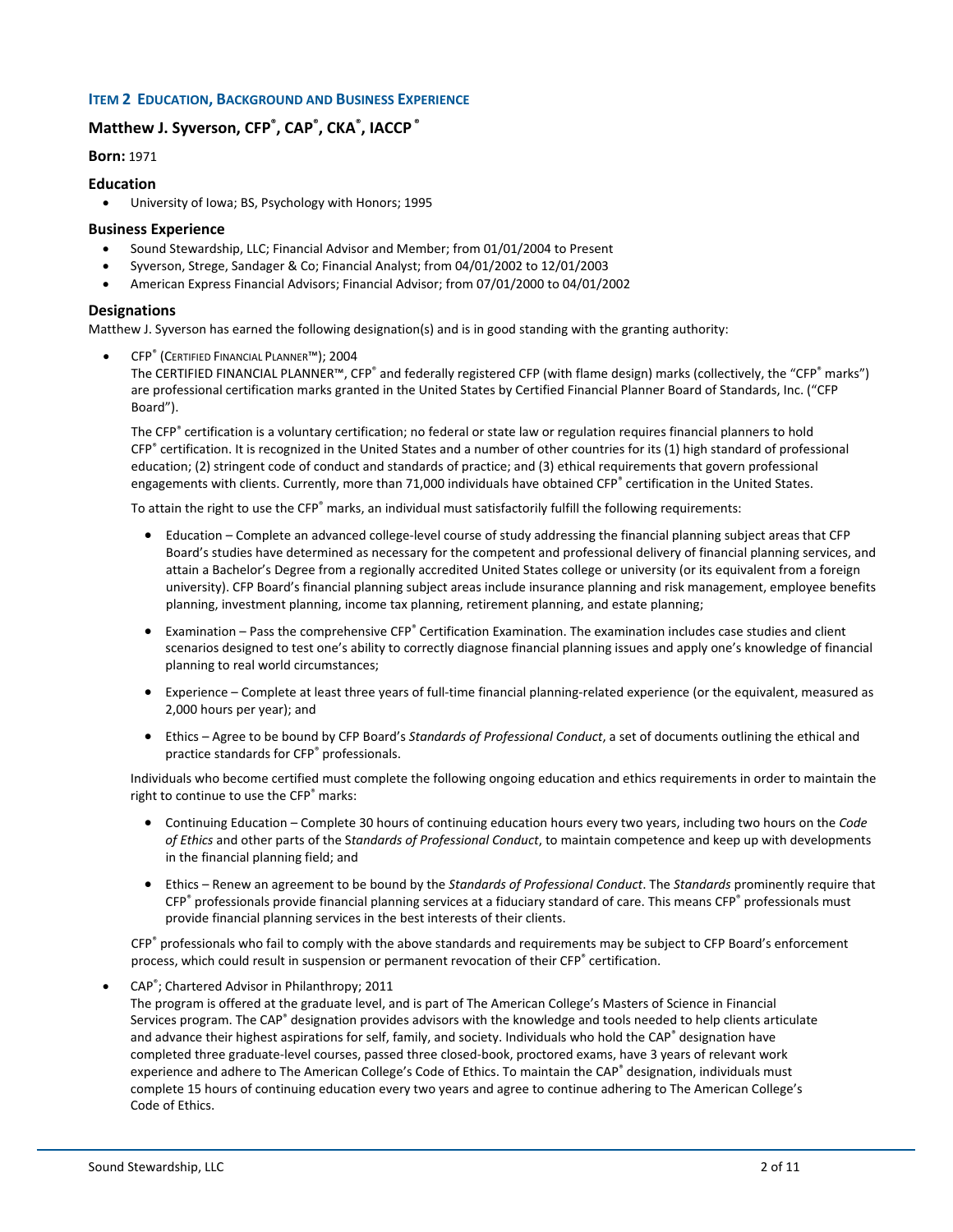# **Designations** (**CONTINUED)**

• CKA® (Certified Kingdom Advisor®); 2016

The CKA® designation is offered by Kingdom Advisors, Inc., a non-profit training organization for financial professionals who specialize in the planning differentiators that exist when you apply a Christian worldview to financial decisionmaking.

- The prerequisites for the designation are that the advisor must hold one of the approved industry designations (CFP®, ChFC®, CPA, CPA/PFS, EA, CFA, CIMA®, AAMS, CLU®, JD) or 10 years of experience in the discipline in which applying for the CKA® designation. The disciplines include financial planning, investments, accounting, estate planning law, and insurance. The education prerequisites for the designation is a 21.5-hour online course and a 200 question open-book exam with a minimum score of 80%. In May 2017, the educational prerequisite moved to a 3 credit hour equivalent certificate course offered by the two largest Christian universities in the US. The new university-based course is offered in cohorts consisting of approximately 50 hours of student work over 8 weeks and a new proctored exam administered once a student completes the university-based CKA® Educational Program.
- All candidates must sign a "Statement of Faith," obtain a letter of reference from their pastor or member of pastoral staff, pass a regulatory review, complete a signed statement of personal stewardship and submit two client references.
- The continuing education requirement to maintain the designation is 10 hours annually. Kingdom Advisors (KA) requires all CKA® designees to remain in substantial compliance with a set of ethical principles, rules, and standards in order to use or to continue to use the CKA® designation. In order to oversee such compliance, KA has established procedures for reporting ethical violation, as well as a set of disciplinary procedures to oversee the investigation of potential violations of such principles.
- IACCP® (Investment Adviser Certified Compliance Professional®); 2020 The NRS Investment Adviser Certified Compliance Professional® (IACCP®) designation is awarded to knowledgeable, experienced individuals who complete an instructor-led program of in-person and/or online study, pass a certifying examination, and meet its work experience, ethics and continuing education requirements.

The designation signifies intermediate-level knowledge of investment adviser regulation and compliance best practices, and adherence to nationally recognized professional standards and ethical leadership. Exhaustive certification and course development, together with expert instructors and facilitators from the compliance, legal, regulatory, financial industry, and academic sectors, help ensure that individuals earning the IACCP designation have been trained, tested and certified to meet high industry professional standards.

## **ITEM 3 DISCIPLINARY INFORMATION**

Matthew J. Syverson has no reportable disciplinary history.

#### **ITEM 4 OTHER BUSINESS ACTIVITIES**

A. Investment-Related Activities

- 1. Matthew J. Syverson is not engaged in any other investment-related activities.
- 2. Matthew J. Syverson does not receive commissions, bonuses or other compensation on the sale of securities or other investment products.
- B. Non Investment-Related Activities

Matthew J. Syverson is not engaged in any other business or occupation that provides substantial compensation or involves a substantial amount of his or her time.

## **ITEM 5 ADDITIONAL COMPENSATION**

Matthew J. Syverson does not receive any economic benefit from a non-advisory client for the provision of advisory services.

## **ITEM 6 SUPERVISION**

Matthew J. Syverson, Chief Compliance Officer, is responsible for all supervision and monitoring of investment advice offered to clients. He can be reached at 913-317-6000.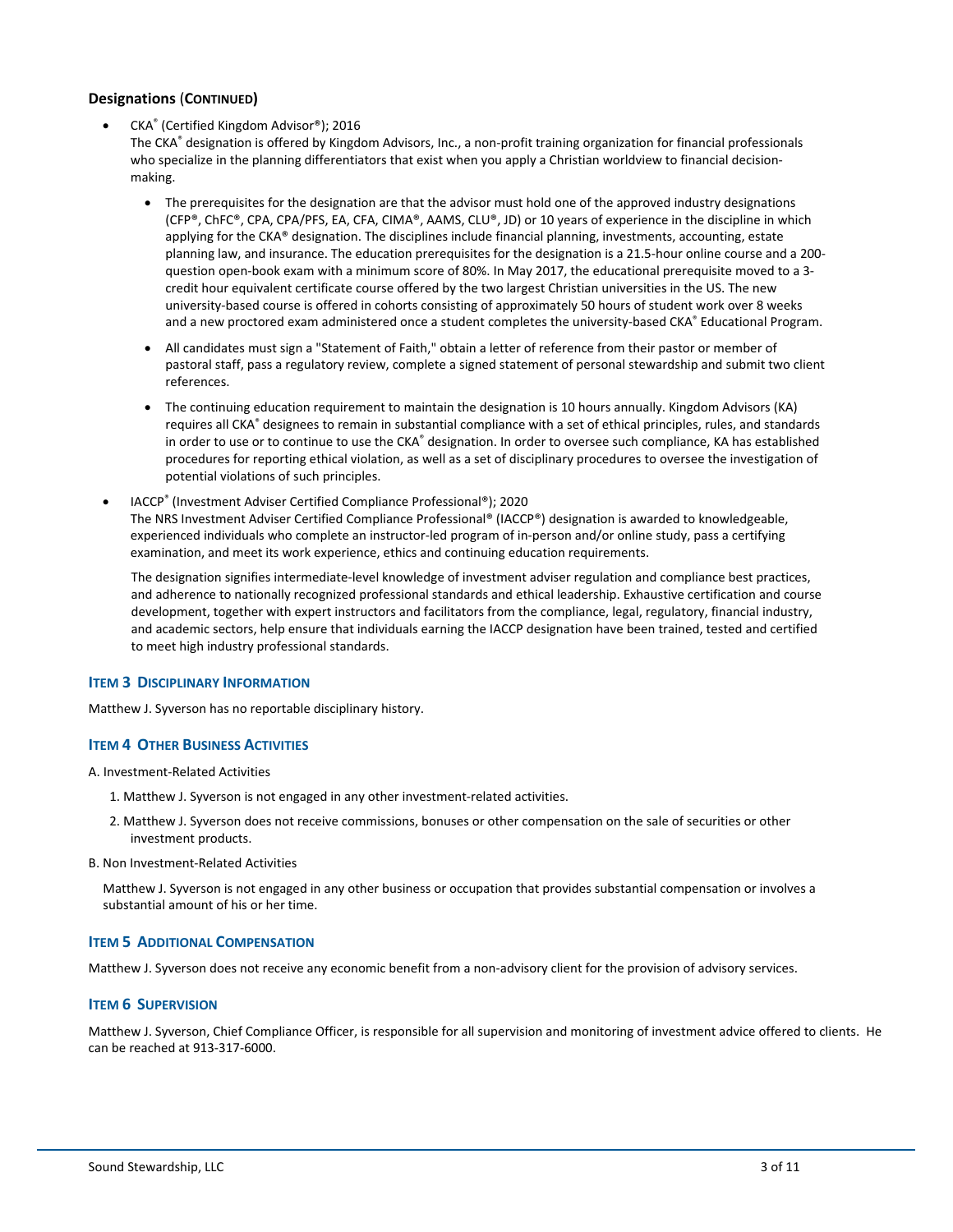## **ITEM 2 EDUCATION, BACKGROUND AND BUSINESS EXPERIENCE**

# **Jonathan D. Harrison, CFP® , CKA®**

**Born:** 1982

#### **Education**

- Maranatha Baptist University; M.A. in Biblical Studies; 2007
- Maranatha Baptist University; B.A. in Biblical Studies; 2004

#### **Business Experience**

- Sound Stewardship, LLC; Financial Advisor and Member; from 01/01/2019 to Present
- Sound Stewardship, LLC; Financial Advisor; from 02/17/2015 to 12/31/2018
- National Christian Foundation Heartland; Vice President of Giver Services; from 04/01/2008 to 2/13/2015

## **Designations**

Jonathan D. Harrison has earned the following designation(s) and is in good standing with the granting authority:

• CFP® (CERTIFIED FINANCIAL PLANNER™); 2011

The CERTIFIED FINANCIAL PLANNER™, CFP® and federally registered CFP (with flame design) marks (collectively, the "CFP® marks") are professional certification marks granted in the United States by Certified Financial Planner Board of Standards, Inc. ("CFP Board").

The CFP<sup>®</sup> certification is a voluntary certification; no federal or state law or regulation requires financial planners to hold CFP® certification. It is recognized in the United States and a number of other countries for its (1) high standard of professional education; (2) stringent code of conduct and standards of practice; and (3) ethical requirements that govern professional engagements with clients. Currently, more than 71,000 individuals have obtained CFP® certification in the United States.

To attain the right to use the CFP® marks, an individual must satisfactorily fulfill the following requirements:

- Education Complete an advanced college-level course of study addressing the financial planning subject areas that CFP Board's studies have determined as necessary for the competent and professional delivery of financial planning services, and attain a Bachelor's Degree from a regionally accredited United States college or university (or its equivalent from a foreign university). CFP Board's financial planning subject areas include insurance planning and risk management, employee benefits planning, investment planning, income tax planning, retirement planning, and estate planning;
- Examination Pass the comprehensive CFP<sup>®</sup> Certification Examination. The examination includes case studies and client scenarios designed to test one's ability to correctly diagnose financial planning issues and apply one's knowledge of financial planning to real world circumstances;
- Experience Complete at least three years of full-time financial planning-related experience (or the equivalent, measured as 2,000 hours per year); and
- Ethics Agree to be bound by CFP Board's *Standards of Professional Conduct*, a set of documents outlining the ethical and practice standards for CFP<sup>®</sup> professionals.

Individuals who become certified must complete the following ongoing education and ethics requirements in order to maintain the right to continue to use the CFP<sup>®</sup> marks:

- Continuing Education Complete 30 hours of continuing education hours every two years, including two hours on the *Code of Ethics* and other parts of the S*tandards of Professional Conduct*, to maintain competence and keep up with developments in the financial planning field; and
- Ethics Renew an agreement to be bound by the *Standards of Professional Conduct*. The *Standards* prominently require that CFP® professionals provide financial planning services at a fiduciary standard of care. This means CFP® professionals must provide financial planning services in the best interests of their clients.

CFP® professionals who fail to comply with the above standards and requirements may be subject to CFP Board's enforcement process, which could result in suspension or permanent revocation of their CFP® certification.

• CKA® (Certified Kingdom Advisor®); 2016

The CKA® designation is offered by Kingdom Advisors, Inc., a non-profit training organization for financial professionals who specialize in the planning differentiators that exist when you apply a Christian worldview to financial decisionmaking.

• The prerequisites for the designation are that the advisor must hold one of the approved industry designations (CFP®, ChFC®, CPA, CPA/PFS, EA, CFA, CIMA®, AAMS, CLU®, JD) or 10 years of experience in the discipline in which applying for the CKA® designation. The disciplines include financial planning, investments, accounting, estate planning law, and insurance.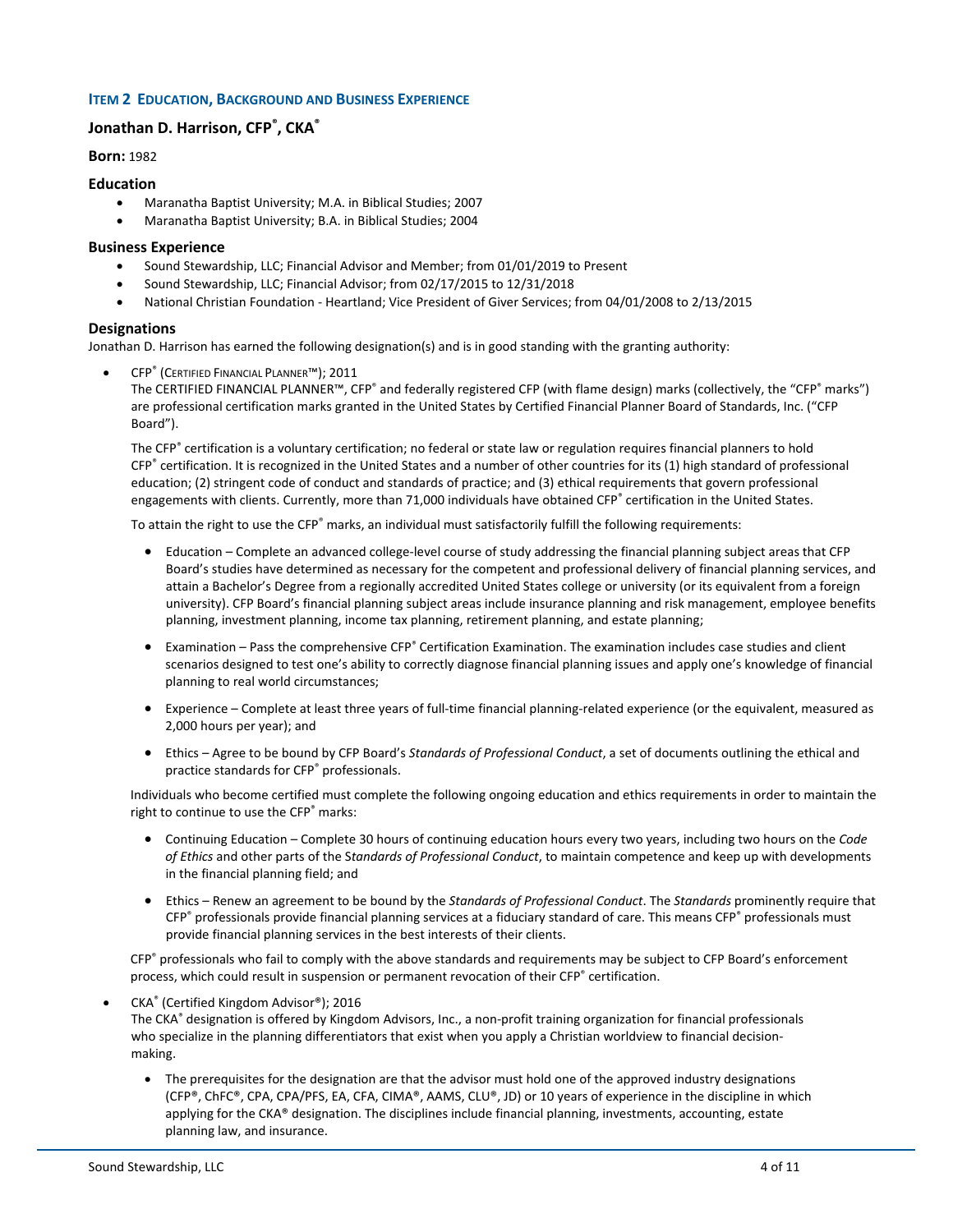# **Designations** (**CKA® CONTINUED)**

- The education prerequisites for the designation is a 21.5-hour online course and a 200-question open-book exam with a minimum score of 80%. In May 2017, the educational prerequisite moved to a 3-credit hour equivalent certificate course offered by the two largest Christian universities in the US. The new university-based course is offered in cohorts consisting of approximately 50 hours of student work over 8 weeks and a new proctored exam administered once a student completes the university-based CKA® Educational Program.
- All candidates must sign a "Statement of Faith," obtain a letter of reference from their pastor or member of pastoral staff, pass a regulatory review, complete a signed statement of personal stewardship and submit two client references.
- The continuing education requirement to maintain the designation is 10 hours annually. Kingdom Advisors (KA) requires all CKA<sup>®</sup> designees to remain in substantial compliance with a set of ethical principles, rules, and standards in order to use or to continue to use the CKA® designation. In order to oversee such compliance, KA has established procedures for reporting ethical violation, as well as a set of disciplinary procedures to oversee the investigation of potential violations of such principles.

## **ITEM 3 DISCIPLINARY INFORMATION**

Jonathan D. Harrison has no reportable disciplinary history.

# **ITEM 4 OTHER BUSINESS ACTIVITIES**

A. Investment-Related Activities

- 1. Jonathan D. Harrison is not engaged in any other investment-related activities.
- 2. Jonathan D. Harrison does not receive commissions, bonuses or other compensation on the sale of securities or other investment products.
- B. Non Investment-Related Activities

Jonathan D. Harrison is not engaged in any other business or occupation that provides substantial compensation or involves a substantial amount of his or her time.

## **ITEM 5 ADDITIONAL COMPENSATION**

Jonathan D. Harrison does not receive any economic benefit from a non-advisory client for the provision of advisory services.

## **ITEM 6 SUPERVISION**

Matthew J. Syverson, Chief Compliance Officer, is responsible for all supervision and monitoring of investment advice offered to clients by Jonathan D. Harrison. He can be reached at 913-317-6000.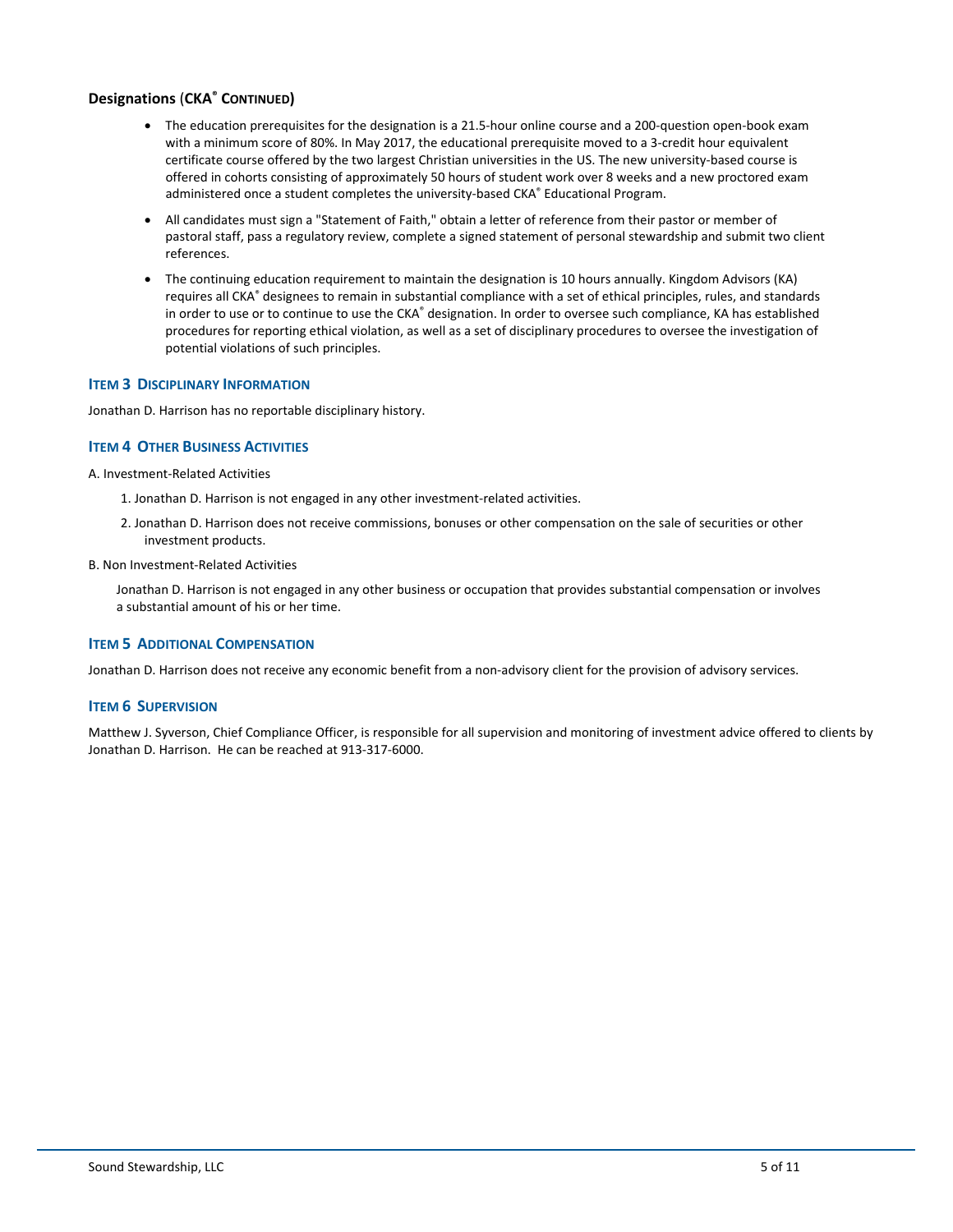## **ITEM 2 EDUCATION, BACKGROUND AND BUSINESS EXPERIENCE**

# **Joel V. Reimer, CFP® , AIF® , CKA®**

**Born:** 1961

#### **Education**

• Kansas State University; B.S. in Human Ecology – Personal Financial Planning; 2013

#### **Business Experience**

- Sound Stewardship, LLC; Financial Advisor; from 01/01/2015 to Present
- Sound Stewardship, LLC; Financial Associate; from 05/29/2013 to 01/01/2015
- Riley County EMS; Captain/Training Coordinator; from 05/1989 to 05/29/2013

#### **Designations**

Joel V. Reimer has earned the following designation(s) and is in good standing with the granting authority:

• CFP® (CERTIFIED FINANCIAL PLANNER™); 2016

The CERTIFIED FINANCIAL PLANNER™, CFP® and federally registered CFP (with flame design) marks (collectively, the "CFP® marks") are professional certification marks granted in the United States by Certified Financial Planner Board of Standards, Inc. ("CFP Board").

The CFP® certification is a voluntary certification; no federal or state law or regulation requires financial planners to hold CFP® certification. It is recognized in the United States and a number of other countries for its (1) high standard of professional education; (2) stringent code of conduct and standards of practice; and (3) ethical requirements that govern professional engagements with clients. Currently, more than 71,000 individuals have obtained CFP® certification in the United States.

To attain the right to use the CFP® marks, an individual must satisfactorily fulfill the following requirements:

- Education Complete an advanced college-level course of study addressing the financial planning subject areas that CFP Board's studies have determined as necessary for the competent and professional delivery of financial planning services, and attain a Bachelor's Degree from a regionally accredited United States college or university (or its equivalent from a foreign university). CFP Board's financial planning subject areas include insurance planning and risk management, employee benefits planning, investment planning, income tax planning, retirement planning, and estate planning;
- Examination Pass the comprehensive CFP® Certification Examination. The examination includes case studies and client scenarios designed to test one's ability to correctly diagnose financial planning issues and apply one's knowledge of financial planning to real world circumstances;
- Experience Complete at least three years of full-time financial planning-related experience (or the equivalent, measured as 2,000 hours per year); and
- Ethics Agree to be bound by CFP Board's *Standards of Professional Conduct*, a set of documents outlining the ethical and practice standards for CFP® professionals.

Individuals who become certified must complete the following ongoing education and ethics requirements in order to maintain the right to continue to use the CFP® marks:

- Continuing Education Complete 30 hours of continuing education hours every two years, including two hours on the *Code of Ethics* and other parts of the S*tandards of Professional Conduct*, to maintain competence and keep up with developments in the financial planning field; and
- Ethics Renew an agreement to be bound by the *Standards of Professional Conduct*. The *Standards* prominently require that CFP® professionals provide financial planning services at a fiduciary standard of care. This means CFP® professionals must provide financial planning services in the best interests of their clients.

CFP® professionals who fail to comply with the above standards and requirements may be subject to CFP Board's enforcement process, which could result in suspension or permanent revocation of their CFP® certification.

• AIF® (Accredited Investment Fiduciary®); 2017

The AIF® Designation certifies that the recipient has specialized knowledge of fiduciary standards of care and their application to the investment management process. To receive the AIF® Designation, the individual must meet prerequisite criteria based on a combination of education, relevant industry experience, and/or ongoing professional development, complete a training program, successfully pass a comprehensive, closed-book final examination under the supervision of a proctor and agree to abide by the Code of Ethics and Conduct Standards. In order to maintain the AIF<sup>®</sup> Designation, the individual must annually attest to the Code of Ethics and Conduct Standards, and accrue and report a minimum of six hours of continuing education. The Designation is administered by the Center for Fiduciary Studies, the standards-setting body of fi360.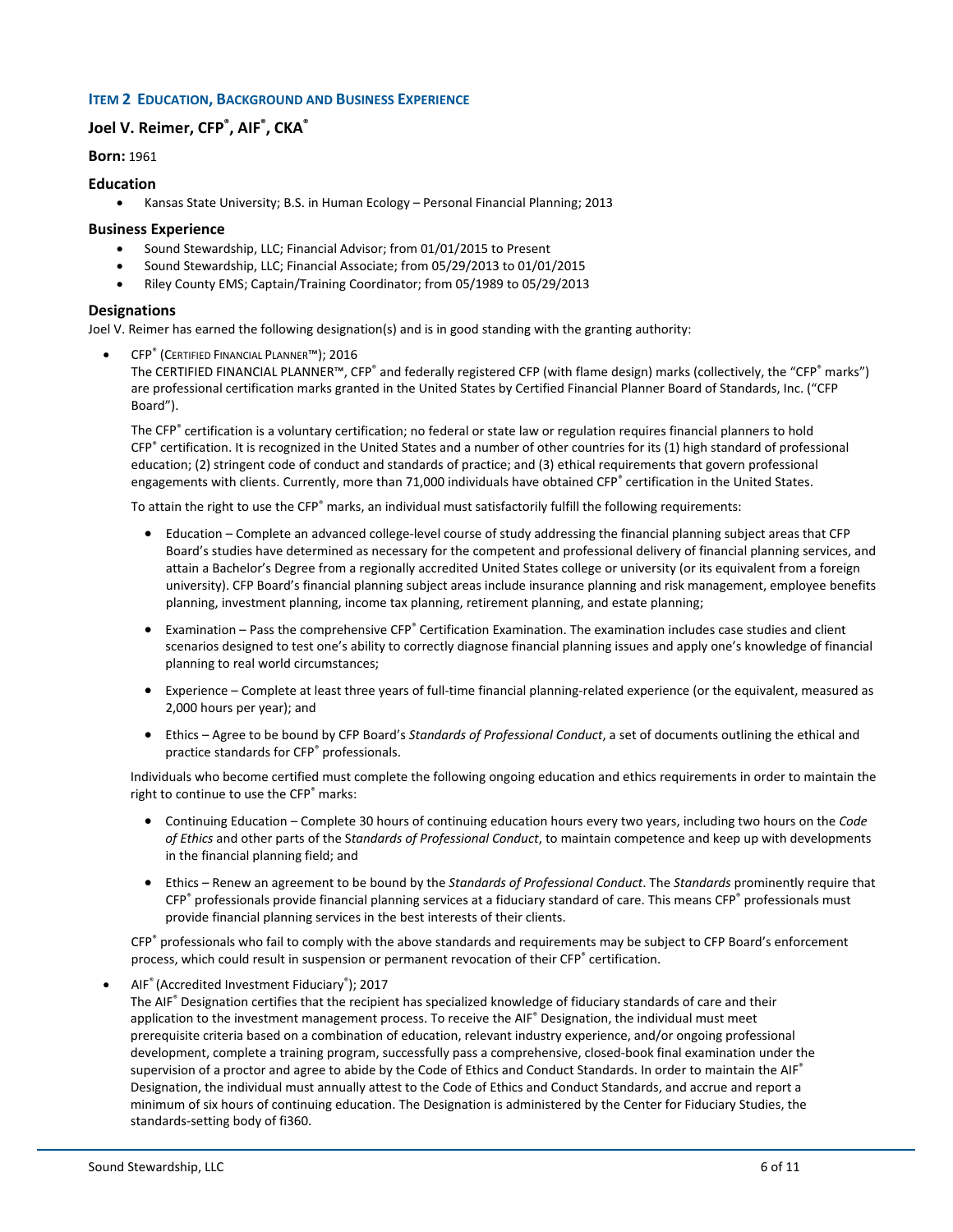# **Designations** (**CONTINUED)**

• CKA® (Certified Kingdom Advisor®); 2016

The CKA® designation is offered by Kingdom Advisors, Inc., a non-profit training organization for financial professionals who specialize in the planning differentiators that exist when you apply a Christian worldview to financial decisionmaking.

- The prerequisites for the designation are that the advisor must hold one of the approved industry designations (CFP®, ChFC®, CPA, CPA/PFS, EA, CFA, CIMA®, AAMS, CLU®, JD) or 10 years of experience in the discipline in which applying for the CKA® designation. The disciplines include financial planning, investments, accounting, estate planning law, and insurance. The education prerequisites for the designation is a 21.5-hour online course and a 200 question open-book exam with a minimum score of 80%. In May 2017, the educational prerequisite moved to a 3 credit hour equivalent certificate course offered by the two largest Christian universities in the US. The new university-based course is offered in cohorts consisting of approximately 50 hours of student work over 8 weeks and a new proctored exam administered once a student completes the university-based CKA® Educational Program.
- All candidates must sign a "Statement of Faith," obtain a letter of reference from their pastor or member of pastoral staff, pass a regulatory review, complete a signed statement of personal stewardship and submit two client references.
- The continuing education requirement to maintain the designation is 10 hours annually. Kingdom Advisors (KA) requires all CKA® designees to remain in substantial compliance with a set of ethical principles, rules, and standards in order to use or to continue to use the CKA® designation. In order to oversee such compliance, KA has established procedures for reporting ethical violation, as well as a set of disciplinary procedures to oversee the investigation of potential violations of such principles.

#### **ITEM 3 DISCIPLINARY INFORMATION**

Joel V. Reimer has no reportable disciplinary history.

## **ITEM 4 OTHER BUSINESS ACTIVITIES**

A. Investment-Related Activities

- 1. Joel V. Reimer is not engaged in any other investment-related activities.
- 2. Joel V. Reimer does not receive commissions, bonuses or other compensation on the sale of securities or other investment products.
- B. Non Investment-Related Activities

Joel V. Reimer is not engaged in any other business or occupation that provides substantial compensation or involves a substantial amount of his or her time.

## **ITEM 5 ADDITIONAL COMPENSATION**

Joel V. Reimer does not receive any economic benefit from a non-advisory client for the provision of advisory services.

#### **ITEM 6 SUPERVISION**

Matthew J. Syverson, Chief Compliance Officer, is responsible for all supervision and monitoring of investment advice offered to clients by Joel V. Reimer. He can be reached at 913-317-6000.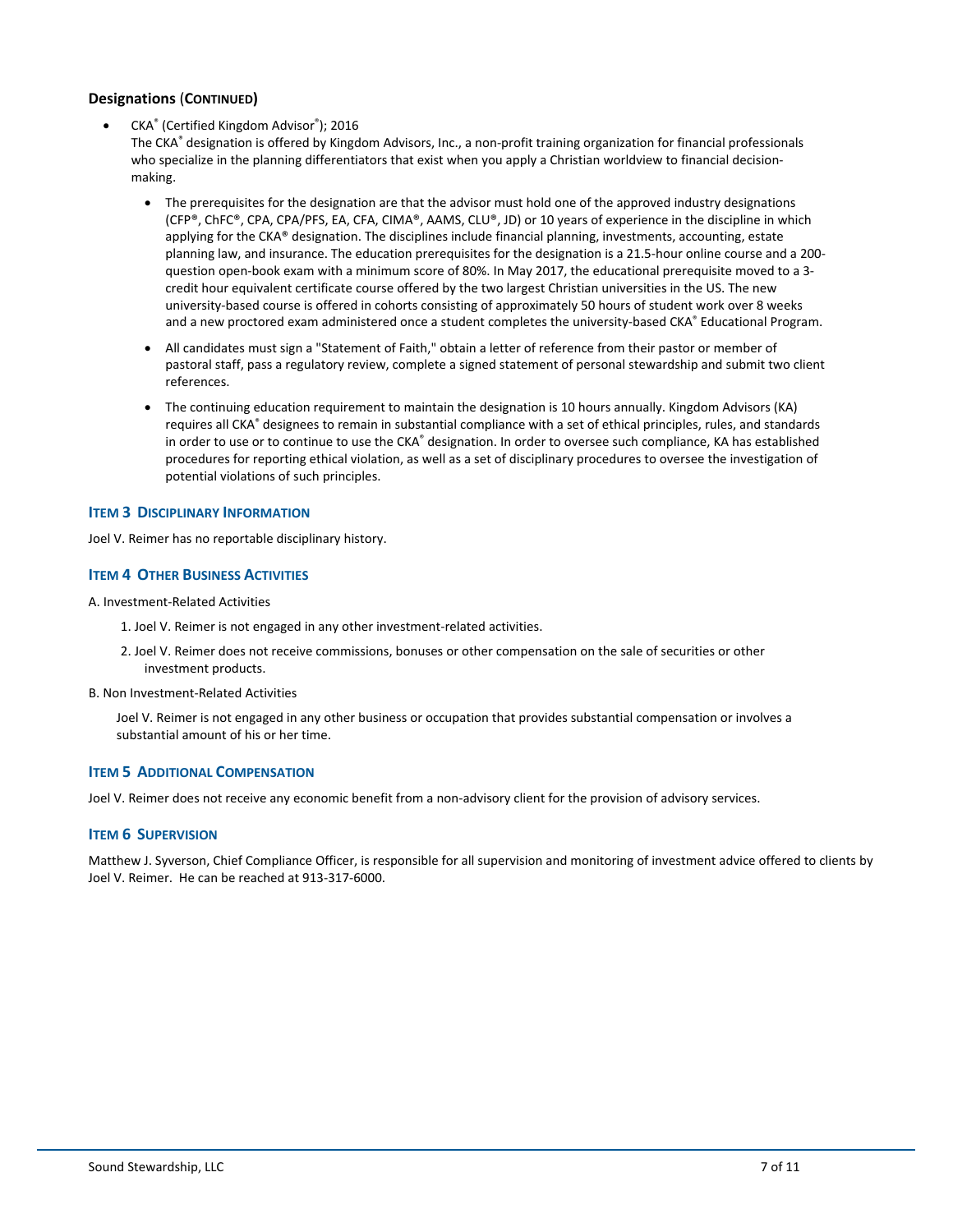## **ITEM 2 EDUCATION, BACKGROUND AND BUSINESS EXPERIENCE**

# **Derek R. Hensley, CFP® , CKA®**

**Born:** 1990

#### **Education**

- Missouri State University; B.S. in Finance; 2013
- Indiana Wesleyan; Certificate in Financial Planning; 2018

## **Business Experience**

- Sound Stewardship, LLC; Wealth Advisor; from 04/01/2022 to Present
- Sound Stewardship, LLC; Associate Wealth Advisor; from 01/01/2019 to 03/31/2022
- Sound Stewardship, LLC; Client Care Specialist; from 07/09/2015 to 12/31/2018
- State Street Bank; Fund Accountant; from 09/2013 to 07/2015

## **Designations**

Derek R. Hensley has earned the following designation(s) and is in good standing with the granting authority:

• CFP® (CERTIFIED FINANCIAL PLANNER™); 2018

The CERTIFIED FINANCIAL PLANNER™, CFP® and federally registered CFP (with flame design) marks (collectively, the "CFP® marks") are professional certification marks granted in the United States by Certified Financial Planner Board of Standards, Inc. ("CFP Board").

The CFP<sup>®</sup> certification is a voluntary certification; no federal or state law or regulation requires financial planners to hold CFP® certification. It is recognized in the United States and a number of other countries for its (1) high standard of professional education; (2) stringent code of conduct and standards of practice; and (3) ethical requirements that govern professional engagements with clients. Currently, more than 71,000 individuals have obtained CFP® certification in the United States.

To attain the right to use the CFP® marks, an individual must satisfactorily fulfill the following requirements:

- Education Complete an advanced college-level course of study addressing the financial planning subject areas that CFP Board's studies have determined as necessary for the competent and professional delivery of financial planning services, and attain a Bachelor's Degree from a regionally accredited United States college or university (or its equivalent from a foreign university). CFP Board's financial planning subject areas include insurance planning and risk management, employee benefits planning, investment planning, income tax planning, retirement planning, and estate planning;
- Examination Pass the comprehensive CFP® Certification Examination. The examination includes case studies and client scenarios designed to test one's ability to correctly diagnose financial planning issues and apply one's knowledge of financial planning to real world circumstances;
- Experience Complete at least three years of full-time financial planning-related experience (or the equivalent, measured as 2,000 hours per year); and
- Ethics Agree to be bound by CFP Board's *Standards of Professional Conduct*, a set of documents outlining the ethical and practice standards for CFP® professionals.

Individuals who become certified must complete the following ongoing education and ethics requirements in order to maintain the right to continue to use the CFP<sup>®</sup> marks:

- Continuing Education Complete 30 hours of continuing education hours every two years, including two hours on the *Code of Ethics* and other parts of the S*tandards of Professional Conduct*, to maintain competence and keep up with developments in the financial planning field; and
- Ethics Renew an agreement to be bound by the *Standards of Professional Conduct*. The *Standards* prominently require that CFP® professionals provide financial planning services at a fiduciary standard of care. This means CFP® professionals must provide financial planning services in the best interests of their clients.

CFP® professionals who fail to comply with the above standards and requirements may be subject to CFP Board's enforcement process, which could result in suspension or permanent revocation of their CFP® certification.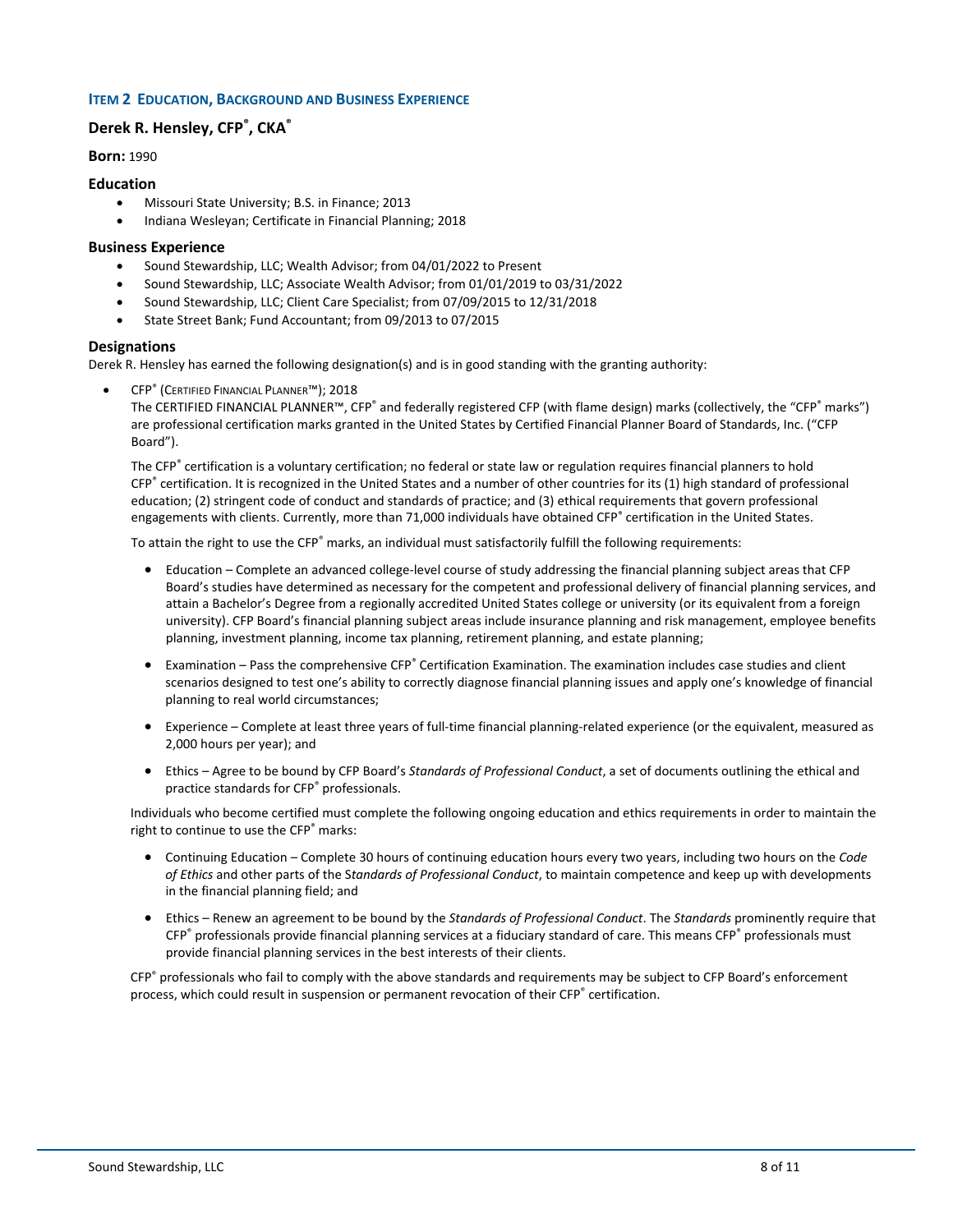# **Designations** (**CKA® CONTINUED)**

• CKA® (Certified Kingdom Advisor®); 2018

The CKA® designation is offered by Kingdom Advisors, Inc., a non-profit training organization for financial professionals who specialize in the planning differentiators that exist when you apply a Christian worldview to financial decisionmaking.

- The prerequisites for the designation are that the advisor must hold one of the approved industry designations (CFP®, ChFC®, CPA, CPA/PFS, EA, CFA, CIMA®, AAMS, CLU®, JD) or 10 years of experience in the discipline in which applying for the CKA® designation. The disciplines include financial planning, investments, accounting, estate planning law, and insurance.
- The education prerequisites for the designation is a 21.5-hour online course and a 200-question open-book exam with a minimum score of 80%. In May 2017, the educational prerequisite moved to a 3-credit hour equivalent certificate course offered by the two largest Christian universities in the US. The new university-based course is offered in cohorts consisting of approximately 50 hours of student work over 8 weeks and a new proctored exam administered once a student completes the university-based CKA® Educational Program.
- All candidates must sign a "Statement of Faith," obtain a letter of reference from their pastor or member of pastoral staff, pass a regulatory review, complete a signed statement of personal stewardship and submit two client references.
- The continuing education requirement to maintain the designation is 10 hours annually. Kingdom Advisors (KA) requires all CKA® designees to remain in substantial compliance with a set of ethical principles, rules, and standards in order to use or to continue to use the CKA® designation. In order to oversee such compliance, KA has established procedures for reporting ethical violation, as well as a set of disciplinary procedures to oversee the investigation of potential violations of such principles.

# **ITEM 3 DISCIPLINARY INFORMATION**

Derek R. Hensley has no reportable disciplinary history.

# **ITEM 4 OTHER BUSINESS ACTIVITIES**

A. Investment-Related Activities

- 1. Derek R. Hensley is not engaged in any other investment-related activities.
- 2. Derek R. Hensley does not receive commissions, bonuses or other compensation on the sale of securities or other investment products.

B. Non Investment-Related Activities

Derek R. Hensley is not engaged in any other business or occupation that provides substantial compensation or involves a substantial amount of his or her time.

## **ITEM 5 ADDITIONAL COMPENSATION**

Derek R. Hensley does not receive any economic benefit from a non-advisory client for the provision of advisory services.

## **ITEM 6 SUPERVISION**

Matthew J. Syverson, Chief Compliance Officer, is responsible for all supervision and monitoring of investment advice offered to clients by Derek R. Hensley. He can be reached at 913-317-6000.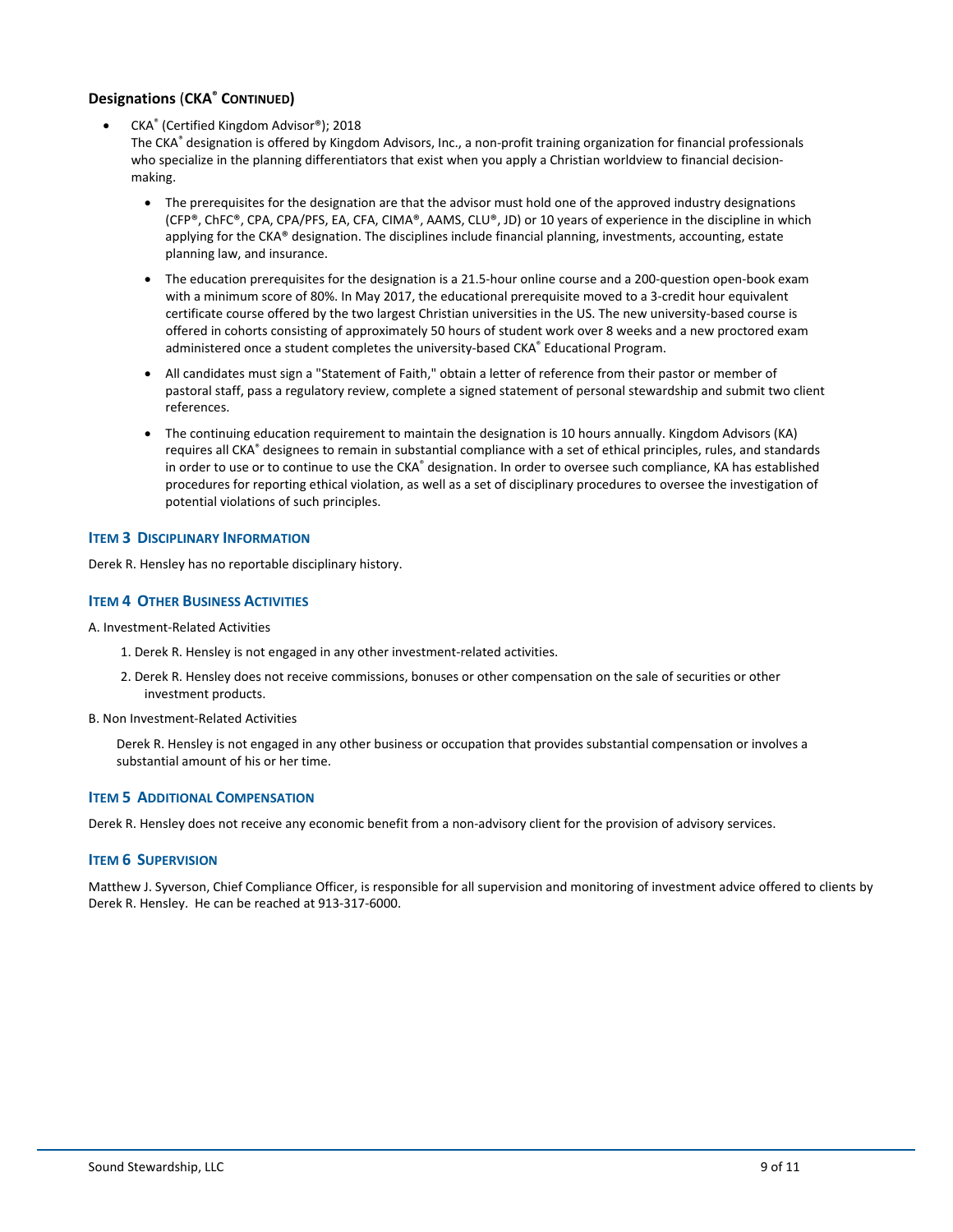## **ITEM 2 EDUCATION, BACKGROUND AND BUSINESS EXPERIENCE**

# **Joshua R. Spradling, CFP®**

**Born:** 1994

#### **Education**

- Spurgeon College; B.A. in Christian Ministry; 2018
- Indiana Wesleyan; Certificate in Financial Planning; 2022

## **Business Experience**

- Sound Stewardship, LLC; Associate Wealth Advisor; from 05/04/2022 to Present
- Sound Stewardship, LLC; Client Care Specialist; from 06/15/2020 to 05/03/2022
- Waddell & Reed; Customer Service Representative; from 06/04/2018 to 06/09/2020

## **Designations**

Joshua R. Spradling has earned the following designation(s) and is in good standing with the granting authority:

• CFP® (CERTIFIED FINANCIAL PLANNER™); 2022

The CERTIFIED FINANCIAL PLANNER™, CFP® and federally registered CFP (with flame design) marks (collectively, the "CFP® marks") are professional certification marks granted in the United States by Certified Financial Planner Board of Standards, Inc. ("CFP Board").

The CFP® certification is a voluntary certification; no federal or state law or regulation requires financial planners to hold CFP® certification. It is recognized in the United States and a number of other countries for its (1) high standard of professional education; (2) stringent code of conduct and standards of practice; and (3) ethical requirements that govern professional engagements with clients. Currently, more than 71,000 individuals have obtained CFP® certification in the United States.

To attain the right to use the CFP® marks, an individual must satisfactorily fulfill the following requirements:

- Education Complete an advanced college-level course of study addressing the financial planning subject areas that CFP Board's studies have determined as necessary for the competent and professional delivery of financial planning services, and attain a Bachelor's Degree from a regionally accredited United States college or university (or its equivalent from a foreign university). CFP Board's financial planning subject areas include insurance planning and risk management, employee benefits planning, investment planning, income tax planning, retirement planning, and estate planning;
- Examination Pass the comprehensive CFP® Certification Examination. The examination includes case studies and client scenarios designed to test one's ability to correctly diagnose financial planning issues and apply one's knowledge of financial planning to real world circumstances;
- Experience Complete at least three years of full-time financial planning-related experience (or the equivalent, measured as 2,000 hours per year); and
- Ethics Agree to be bound by CFP Board's *Standards of Professional Conduct*, a set of documents outlining the ethical and practice standards for CFP<sup>®</sup> professionals.

Individuals who become certified must complete the following ongoing education and ethics requirements in order to maintain the right to continue to use the CFP® marks:

- Continuing Education Complete 30 hours of continuing education hours every two years, including two hours on the *Code of Ethics* and other parts of the S*tandards of Professional Conduct*, to maintain competence and keep up with developments in the financial planning field; and
- Ethics Renew an agreement to be bound by the *Standards of Professional Conduct*. The *Standards* prominently require that CFP® professionals provide financial planning services at a fiduciary standard of care. This means CFP® professionals must provide financial planning services in the best interests of their clients.

CFP® professionals who fail to comply with the above standards and requirements may be subject to CFP Board's enforcement process, which could result in suspension or permanent revocation of their CFP® certification.

#### **ITEM 3 DISCIPLINARY INFORMATION**

Joshua R. Spradling has no reportable disciplinary history.